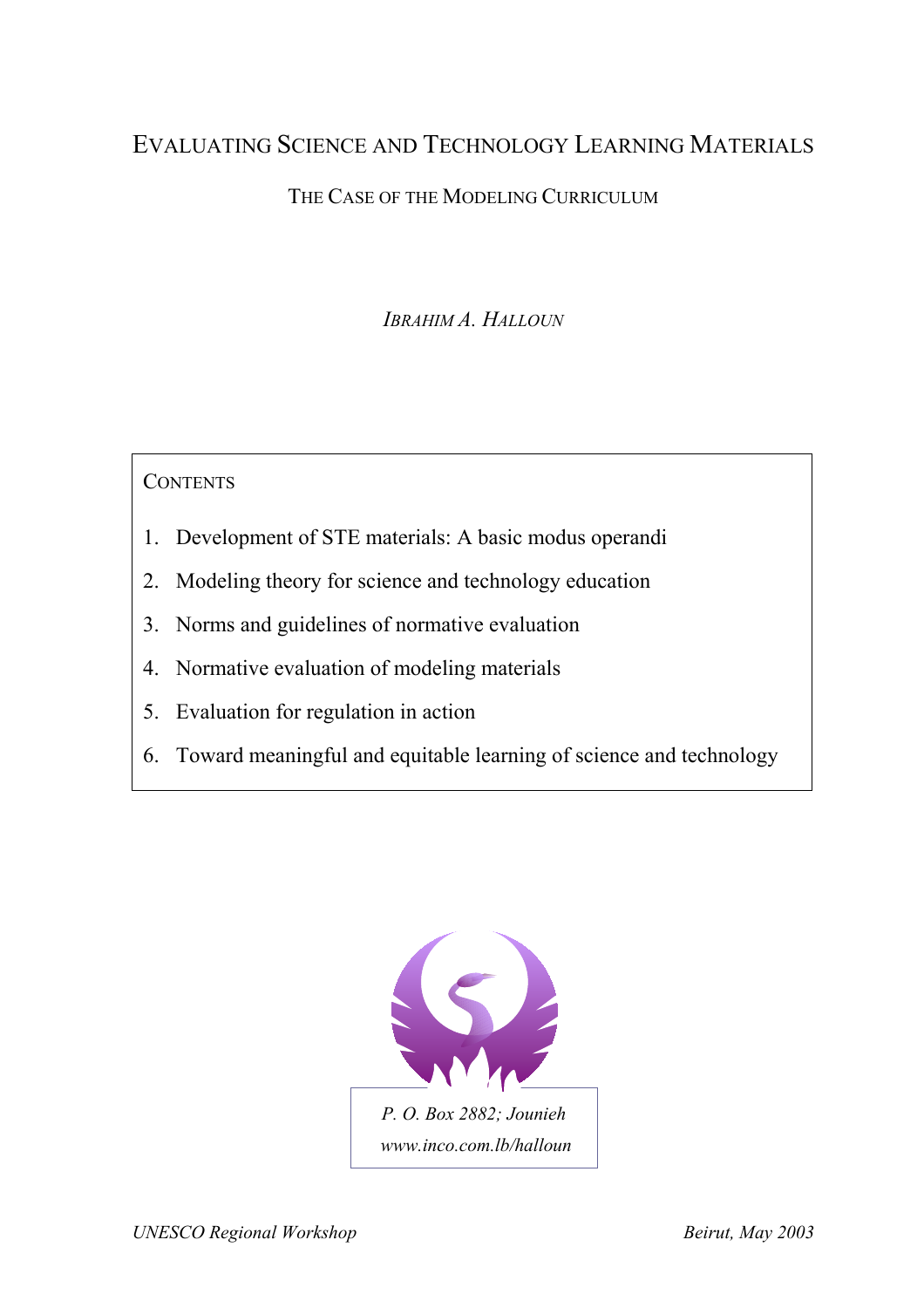### **ABSTRACT**

Evaluation of learning materials is an integral part of curriculum development in science and technology education (STE). It is not an end by itself, and it does not mark the end of curriculum development. Evaluation of STE materials is carried out for continuous curriculum regulation. Regulation may extend from minor refinements of some materials and other curriculum components to curriculum reform on entirely new grounds. For reliable outcomes and sustainable impact, evaluation of learning materials needs to be normative. Normative evaluation is conducted with a battery of instruments selected according to a well-defined taxonomy of the sort of knowledge, skills and worldviews students are expected to develop with materials being evaluated. It comes out with quantitative indicators ascertaining in terms of pre-established criteria to what extent students have actually met original expectations. In order to steer curriculum regulation in the right direction, normative evaluation also bears on teacher practice in the classroom and the impact of such practice on student achievement. Normative evaluation is resorted to in the development of the modeling curriculum in physics and other STE fields, at the secondary school and university levels. Respective data are presented and discussed in the context of Newtonian mechanics courses so as to illustrate with practical examples how normative evaluation of learning materials may be conducted in a way to contribute to sustainable reform and meaningful and equitable learning in STE.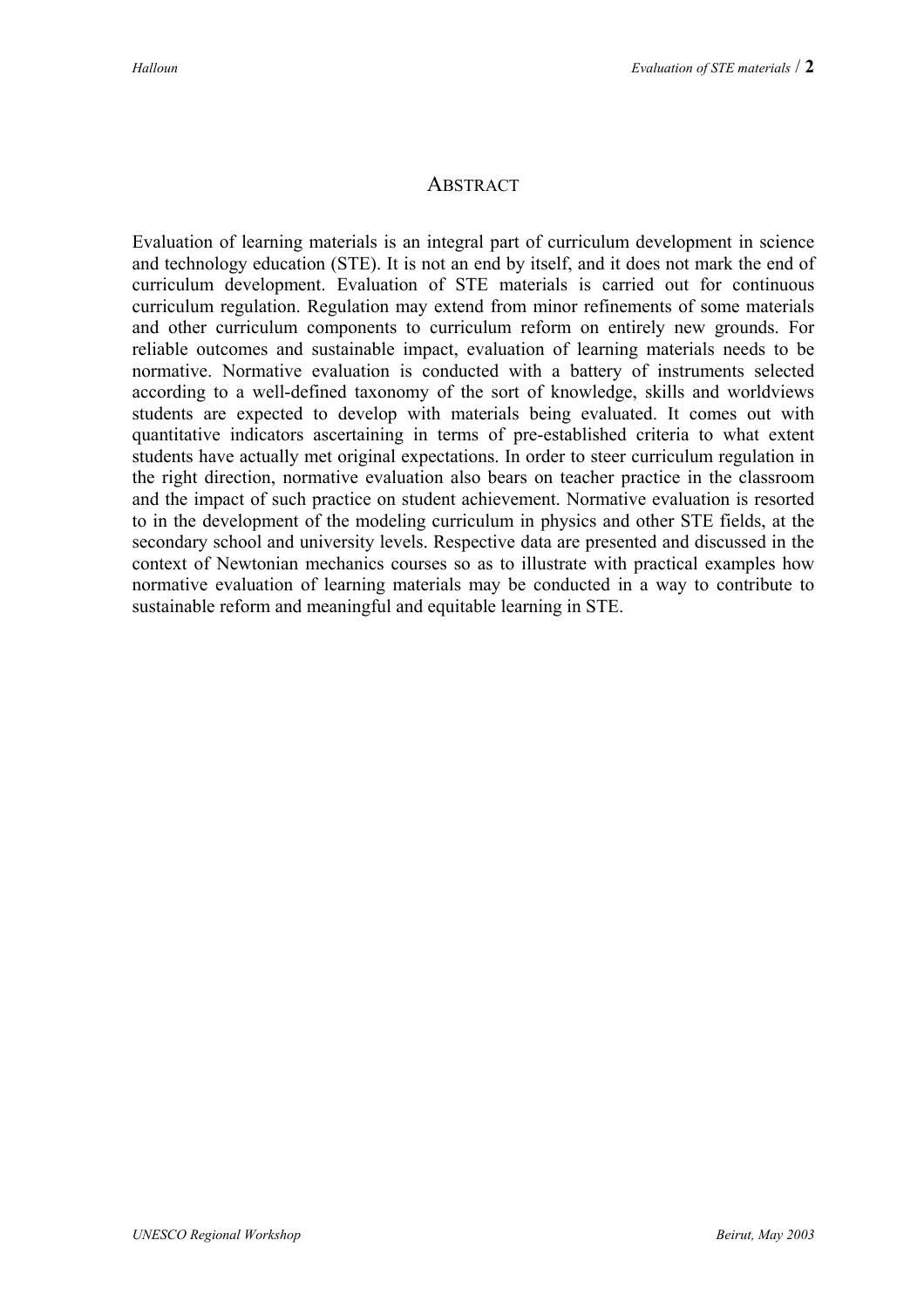Development of new learning materials in any field is an involved process that goes beyond the conception of such materials and their reification in the form of textbooks, equipment, computer software, or the like. The process extends to the evaluation of the materials in question in order not only to determine their value, but more importantly the extent to which they need to be refined or even reconceived altogether. As such, evaluation of learning materials is not an end by itself, and it does not end as long as materials are in use. A curriculum is continuously being put to the test as it is being implemented. This is especially the case with learning materials, the evaluation of which provides significant indices of the curriculum merits and reliable indicators of the direction in which curriculum refinement or reform should be headed. This is true for any educational field. It is more so for science and technology education in an era where virtually all aspects of human life are dominated by the two fields. In this paper, we discuss modes and means for evaluating science and technology education materials, and we illustrate with practical examples and actual data how evaluation outcomes can be used to refine learning materials, all in the context of modern educational theory.

Around the turn of the twentieth century, many an organization around the world has realized the relevance of science and technology education (STE) at the pre-college levels. UNESCO's stand on this matter was among the most influential in developing countries. The organization called for many conferences on the subject and instituted many international and local programs in order to promote STE along the lines of modern educational theory. Project 2000+ was perhaps the most influential in this respect (UNESCO, 1993, 1994). Many STE programs sprung out of this project in dozens of countries around the world. Under the auspices of the STE section at UNESCO, some of these programs were evaluated in the fall of 2001, and appropriate recommendations were made with respect to the general STE policy promoted by UNESCO and the respective programs it sponsors around the world. Some of these recommendations were specifically about evaluation of science and technology learning materials. In this respect, the evaluation committee recommended, among others, that concerned educators (Bibeau, Halloun, May & Reddy, 2002):

- ♦ situate their STE curricula in clearly defined educational frameworks;
- ♦ develop and evaluate teaching/learning materials accordingly and in the direction of "profound and sustainable" curriculum reform;
- ♦ evaluate materials in terms of clearly defined, "reasonable" standards, and ensure that *all* students meet in this respect a "minimal set of STE standards";
- ♦ adopt authentic means of student assessment that contribute to the continuous evaluation and enhancement of adopted materials.

This paper discusses how these recommendations may be implemented and what they may lead to when put to practice. The paper comes in six sections. In the first section, general procedures are outlined for the development of science and technology education materials. Discussion concentrates on the fact that materials' evaluation is an integral part of curriculum development, and that evaluation should be meant for continuous curriculum regulation. The entire process should be carried out within the framework of a conveniently chosen educational theory, and this in a way to benefit from potentials and account for constraints that are normally on the ground. Modeling theory, a synopsis of which is presented in the second section of the paper, is advocated as a viable theory for STE. Materials from a physics curriculum developed within the framework of modeling theory serve for illustration in subsequent sections. In the third section is a discussion of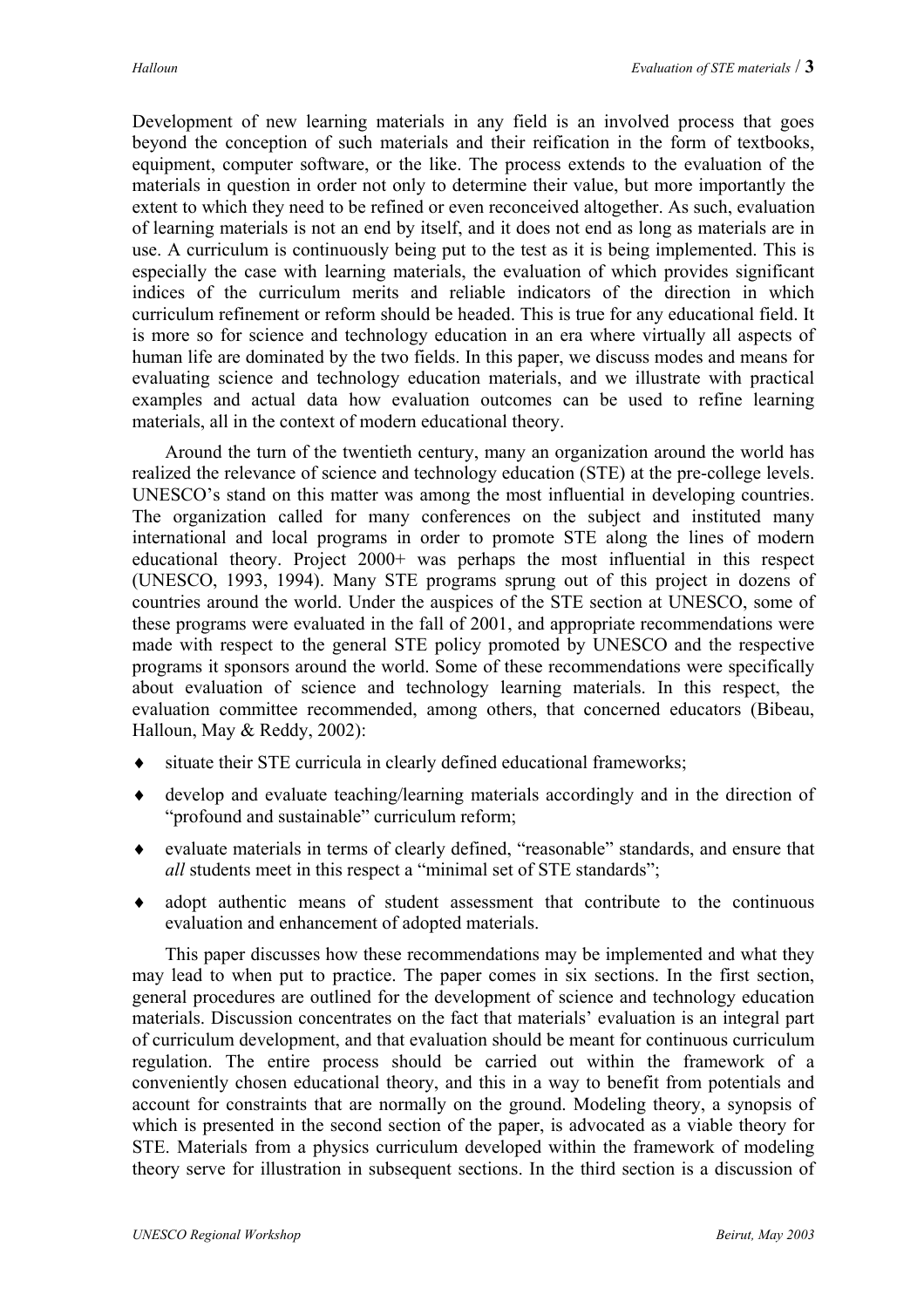the kind of evaluation that STE materials developers need to undertake in order to tell whether things are working in the right direction, i.e., whether they are actually contributing to meaningful, equitable and sustainable reform. This is normative evaluation whereby the value of STE materials is ascertained with particular instruments and with respect to pre-established, and conveniently graded taxonomy and criteria. Taxonomy and criteria pertain to "reasonable" aspects of respectively what instructional modes teachers can assume in the classroom with developed materials and what conceptions, processes, and worldviews students may come out with. Procedures of normative evaluation as implemented in the evaluation of a modeling curriculum are outlined in the fourth section of the paper. Specific outcomes are presented and discussed in the following section so as to illustrate how one can go about evaluating STE materials in a way to regulate a new curriculum and steer it in the right direction. Implications for sustainable reform are then discussed in the last section of the paper.

### **1. Development of STE materials: A basic modus operandi**

Science and technology (S&T) have been the main concern of curriculum reformers around the turn of the past century, and they have been major driving forces behind virtually any curriculum reform movement, for whatever discipline and at any educational level. STE and S&T-driven reforms in other fields were triggered by the colossal growth of S&T knowledge and applications and their increasingly significant impact on virtually every aspect of human life. Calls for scientific or S&T literacy at the level of the general public have become the norm in educational policy around the world, and so has been the drive to look into S&T developments for a better understanding of effective human thoughts and consequently for more effective educational theory.

The state of education, and especially of STE, has reached such an alarming level by the end of the past century that radical reforms in STE policy and curricula have been called for around the world. Various actors in education and in S&T kept heading in virtually opposite directions for the best part of the twentieth century. Educators kept relying until late that century on rules of thumb for conceiving and implementing various educational curricula. Meanwhile, scientists and engineers were developing S&T following systematic norms and rules stemming from well-defined and corroborated scientific theory. Action-research was also becoming the norm in S&T but not in education. This is evaluative research intended to continuously enhance productivity (as well as equity) in many respects. Educators have finally come to realize that, in order to turn things around in STE, and education in general, they need to follow in school practice that has proven to be successful in scientific research and technological developments. In particular, rose the conviction that for meaningful and sustainable reform, STE should be theory-laden and steered by action-research.

In the first respect, educators became more and more convinced (gradually, through practice) that development of learning materials for science and technology, like for any field, has to be grounded in a well-defined educational theory. Educational theory sets the general framework (i.e., underpinnings, norms and guidelines) for making decisions about various aspects of a given curriculum. This includes, in the case of STE, the choice of whether to conceive science and technology in integrated or separate curricula. Such a choice, like the choice of curriculum objectives, is though governed by a number of factors that may be beyond the scope of the chosen theory and/or the control of curriculum developers. These factors include national and local policies about S&T, and especially the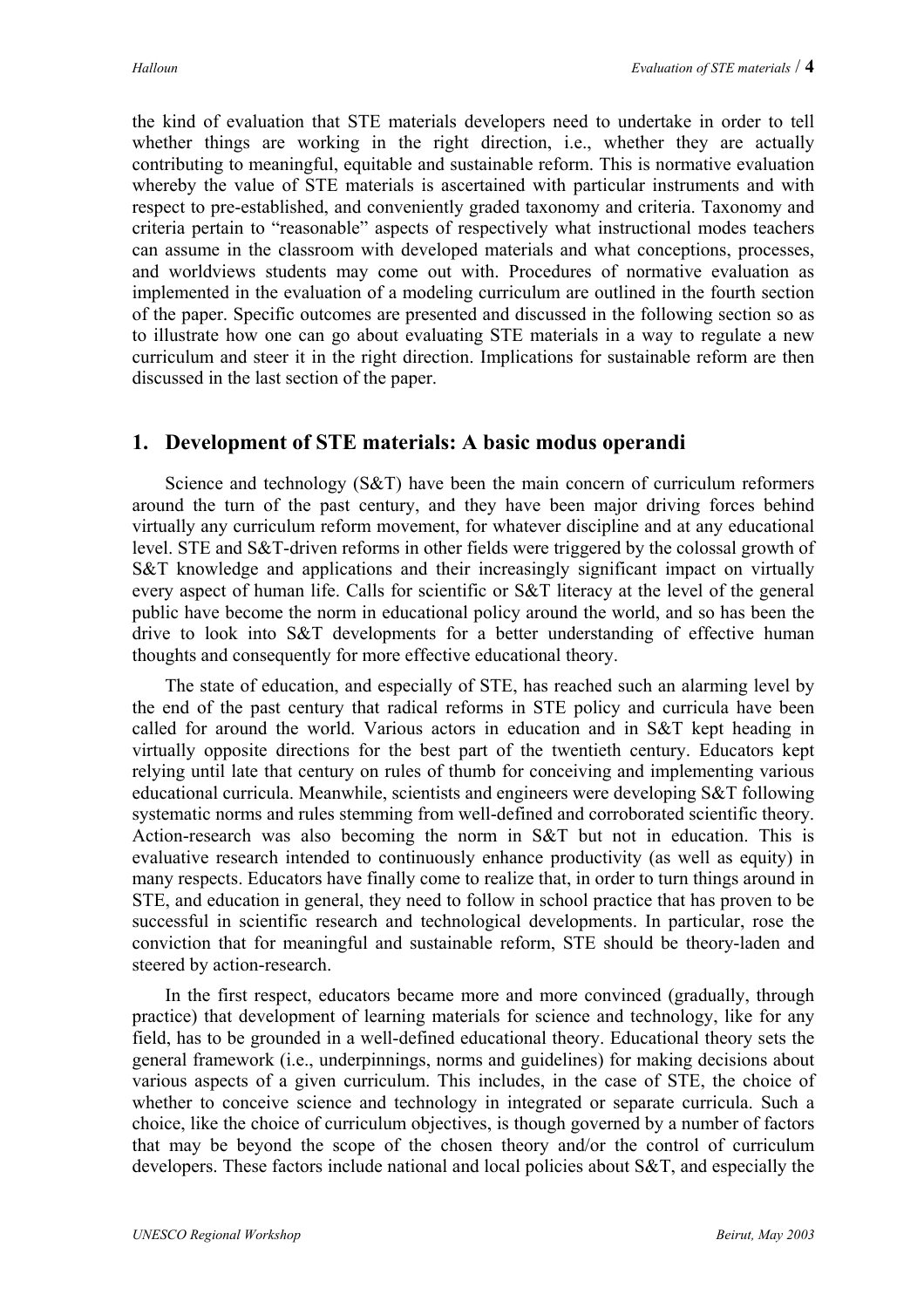feasibility of implementing a particular approach or targeting a specific objective in a given society. Other theory-laden decisions pertain to the kind of profile students should develop under a given curriculum, and to the ways they should go about developing such a profile (i.e., to *what* and *how* should students learn). A *student profile* includes all sorts of *conceptions* (including theories, models and concepts) and *processes* (including related tools, schemes and rules) that any student willing and capable of investing necessary efforts should develop following the completion of the curriculum in question. As a consequence, student general *skills*, *habits* (including learning styles) and *worldviews* (including views about the nature and relevance of S&T), should evolve in specific directions, and this in meaningful and sustainable ways. A synopsis of modeling theory is presented in the next section for illustration. The theory has been implemented in the past two decades in the development of physics curricula at the high school (secondary school) and college (university) levels in a number of countries, and is currently being deployed in other S&T fields at the same and lower educational levels. Examples and data from the modeling curriculum are resorted to for illustration throughout this paper.

As mentioned above, curriculum developers, and especially educators engaged in the development of learning materials of all sorts (textbooks, equipment, computer software, etc.), have not only to ground their work in a well-defined educational theory. They also have to take into account realities on the ground that affect their work (Figure 1). Concerned actors need to consider these realities in their *strengths* and *weaknesses*, take advantage of the *opportunities* they provide and circumvent *threats* they may impose. This is often referred to as the *SWOT* rule of the game in business and industry; the rule applies as much to education as to any other enterprise. The *SWOT* rule applies to all *stakeholders* in the process. These include material developers, publishers, teachers, students, administrators, parents, and other concerned groups and communities. The rule also applies to *systemic structures* that are involved in the process and that include support systems and programs, and to logistics of all levels for developing, field-testing and implementing new materials at various scales, and subsequently refining (or reconceiving) such materials.

Teachers have traditionally been the most marginalized stakeholders in the development of curricula and even of learning materials. They have often been treated as mere traders of finished products or as passive reporters about, or disseminators of, canned



*Figure 1*: Curriculum developers cannot entirely adhere to their educational theory and account for the *SWOT* rule on the ground. They need to compromise between the two, but in a manner that favors more their theory than ground constraints.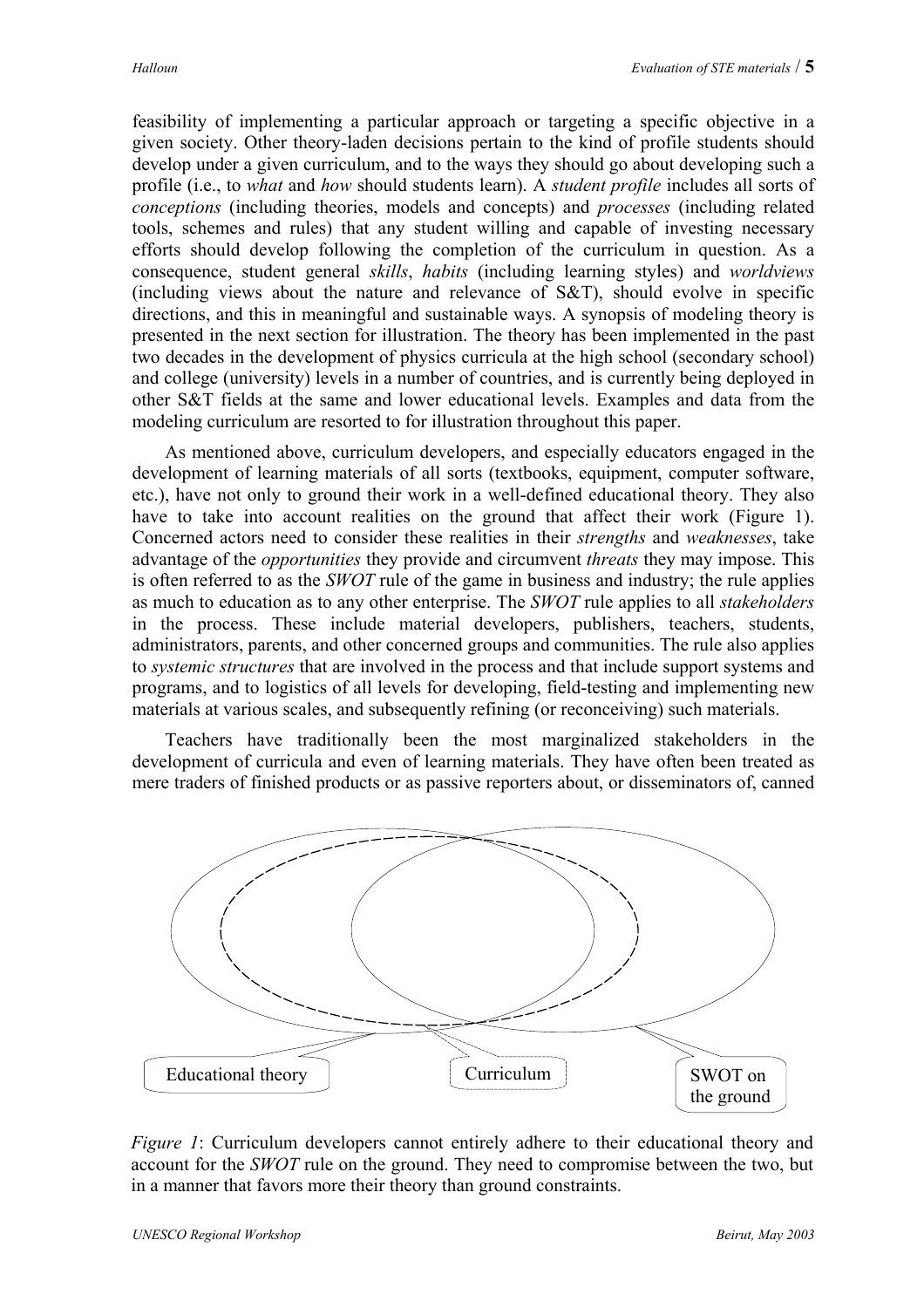information and goods. Instead, teachers should take an active role at different stages of curriculum and materials development. Perhaps the most important role teachers can and should play in this respect is in *action-research*. As such, teachers should consider themselves, as individuals and groups, as most concerned about continuous *evaluation* of learning materials and subsequently of the respective curriculum, with the intention of contributing to the *regulation* (refinement or even reconception) of materials and curriculum so that they ensure *meaningful* and *equitable* learning experience to all participating students, and thus *sustainable* curriculum changes and/or reform. For actionresearch to succeed in this direction, systemic structures should be conveniently placed in order and in harmony with the motto of *continuous evaluation for regulation* of learning materials (and respective curriculum).

Evaluation of learning materials is thus not an end by itself, and it does not mark the end of a process (curriculum development). Such an evaluation is meant to *gauge* and direct a curriculum in the direction of meaningful and equitable learning, and of sustainable reform. It is a continuous process that lasts as long as concerned materials are being used. Furthermore, the evaluation in question is not confined theoretically to the educational framework of a given curriculum, and is not restricted in practice to a limited group of outside evaluators nominated by certain authority. Evaluation norms and criteria need to account for the *SWOT* rule on the ground, though not necessarily to the same extent as to the originally adapted theoretical framework. Evaluating bodies should span from external evaluators not originally involved in the conception of the curriculum to various stakeholders in the process and especially concerned teachers. All in all, evaluation of learning materials should answer at least the following *triad* of *A-*questions:

- 1. What materials have actually been made *available*, and how do they fair between original intentions of curriculum developers (as stemming from the adapted educational theory) and realities on the ground (SWOT)?
- 2. What is then *anticipated*, of teachers and of students, to accomplish?
- 3. What has actually been *achieved* on the ground? Who and what made that possible? How do we know?

# **2. Modeling theory for science and technology education**

Modeling theory is a theory of science (and technology) education that this author has been working on for the past two decades. The theory has been implemented mostly in the development of science (and particularly physics) curricula independently of technology curricula, and this at the secondary school and college (university) levels (Halloun, 1984, 1994, 1996, 1998a, 1998b, 2000; 2001a, 2003; Halloun & Hestenes, 1987). Its recent implementation in some universities in integrated S&T curricula has shown its viability in this respect

Modeling theory is grounded in philosophical and cognitive tenets drawn from the philosophy of science and educational research. It calls for science courses to empower students with tools, skills and habits that help them achieve a *paradigmatic evolution* whereby they transcend their naïve realism (or common sense) and evolve into the realm of science. The evolution is *student- centered*, *teacher-mediated*. It is promoted in a learning environment that is structured enough (by the teacher) to be in line with scientific theory and inquiry, yet flexible enough to account for differences in students' initial knowledge state, and to allow for their self-evaluation and self-regulation.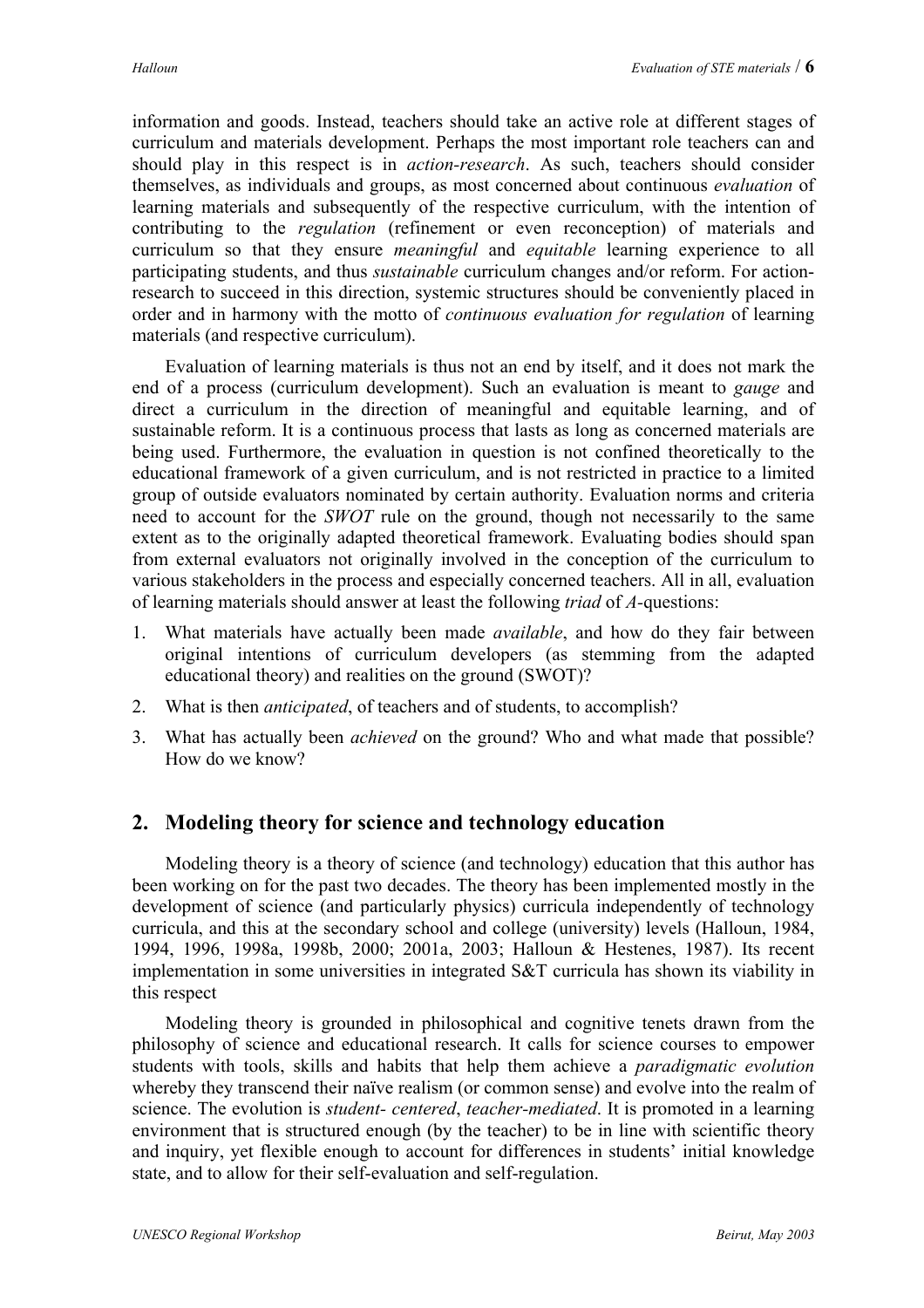A person's thought and behavior in a given situation are always governed by a particular paradigm or set of paradigms that constitute a paradigmatic profile. A *paradigm* is, for us, an intellectual system that: (a) determines the conditions of a person's conscious experience, and that (b) sets forth standards, rules and guidelines that govern the choice and the course of all actions necessary for the reification and continuous evaluation of the experience in question. A *paradigmatic profile* of an ordinary person consists of a set of paradigms, of the same scope or of closely related scopes, some of which may be in accordance with scientific paradigms while others at odds with such paradigms.

Educational research shows that secondary school and university students enrolled in science courses are often encumbered with *naïve* paradigms that are at odds with scientific paradigms, and that student paradigms are not significantly affected by conventional instruction of lecture and demonstration. Many science educators have argued that this situation cannot be reversed unless science teachers bring into their classrooms whatever *modeling* practices scientists resort to in their research. The pivotal role of *models* and *modeling processes* in learning scientific theory has also been recognized by prominent organizations such as the American Association for the Advancement of Science and the National Research Council (cf. Halloun, 2003 for an extensive list of references).

 A *scientific theory* consists, for us, of: (a) a set of models or families of models, and (b) a set of particular rules and theoretical statements that govern model construction and deployment and that relate models to one another and to specific patterns in the real world. A *scientific model* is a conceptual system mapped onto a specific *pattern* in the structure and/or behavior of some physical systems so as to allow us: (a) describe, explain, and predict (or postdict) the pattern in question, and, eventually (b) control or change physical realities exhibiting the pattern, and (c) reify the pattern in new realities. Among the models of a theory is a subset of *basic models* the understanding of which is set at a paradigmatic *threshold* that a student needs to cross so that s/he could meaningfully learn the scientific theory in question. A *basic model* is one that is simple enough to facilitate student understanding of fundamental tenets and conceptions (concepts, laws, etc.) of the respective theory, and development of fundamental tools, skills and habits of scientific inquiry. Yet it is generic enough to serve in the construction of more complex models in the theory.

Modeling processes are pivotal in scientific inquiry. These processes include: (a) model construction and validation in the context of real world situations, and (b) model adduction and analysis for solving empirical or rational problems. In their endeavor, scientists rely, often implicitly, on various tools, the most important of which are modeling schemata.

From a scientific perspective, a *modeling schema* serves, on the one hand, as an organizational template for structuring models or related conceptions in a compact and coherent way. It offers, on the other, a set of well-defined rules for evaluating and deploying scientific models or their building blocks. From a pedagogical perspective, a modeling schema is indispensable for students to retrace scientists' steps meaningfully and efficiently. It also provides teachers with reliable means for planning instruction, and for assessing student learning and teaching practice.

Under modeling instruction, a student is thus supposed to develop a *profile* of the following characteristics:

*Conceptions* consisting, in a given course, of a particular scientific theory organized, in a middle-out structure, around a set of basic models in the context of which are developed all lower-level conceptions (laws, concepts, etc.). ♦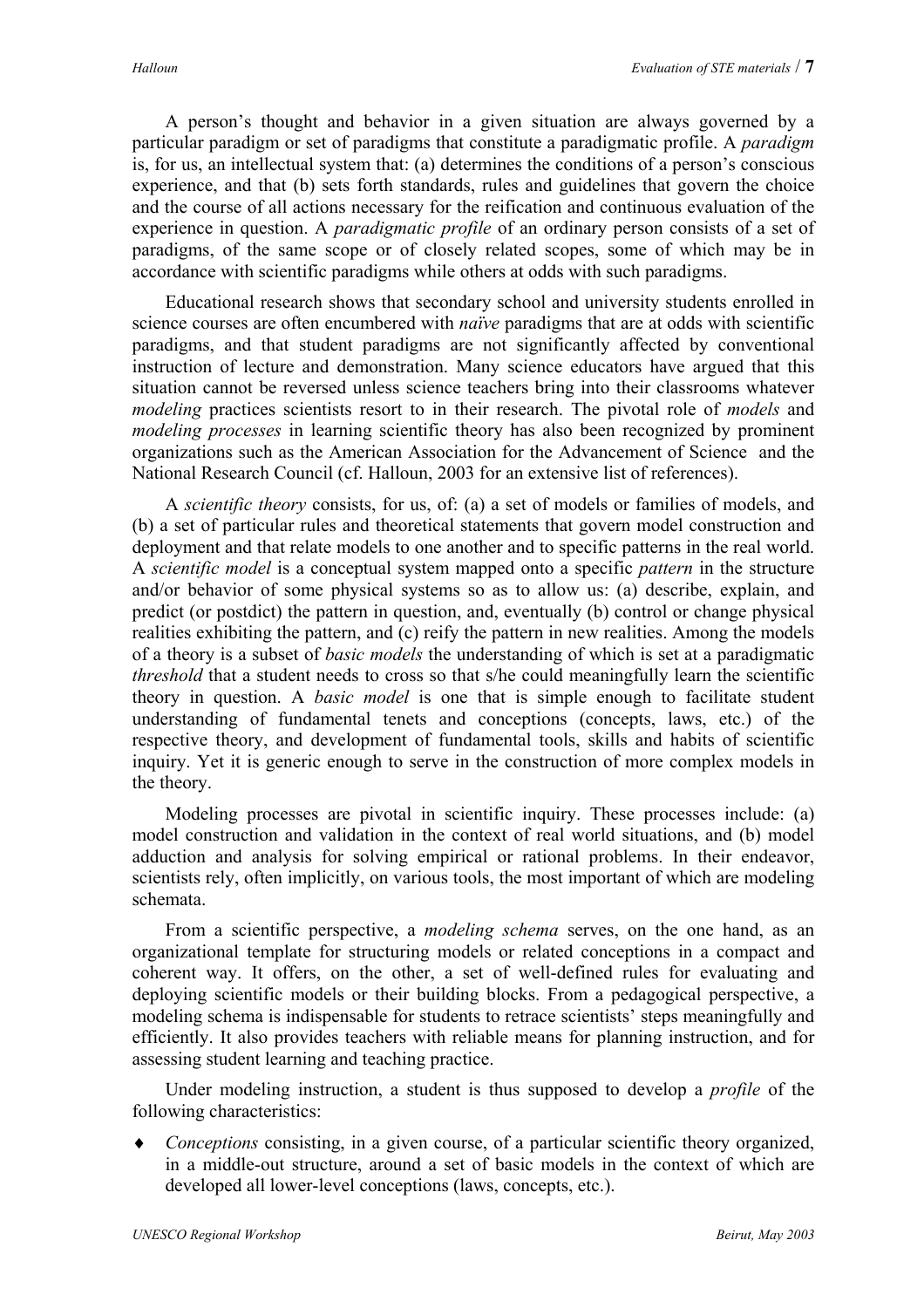- *Tools* consisting of modeling schemata and various other tools (especially mathematical) for model construction and deployment. ♦
- ♦ *Schemes* including those associated with various modes of scientific processes, especially modeling inquiry, and those associated with reflective learning styles.
- ♦ *Rules* associated with all the above, including semantic and syntactic rules associated with various conceptions, and rules of engagement associated with various tools and schemes of inquiry and with scientific discourse and negotiations.
- ♦ *Emergent skills, habits and worldviews* that are characteristic of the scientific community, especially those skills and habits pertaining to model-laden theory and paradigm, and respective views pertaining to the nature and relevance of science (and technology).

Students develop their profiles in five-stage *learning cycles* (exploration, model adduction, model formulation, model deployment, paradigmatic synthesis). Each cycle is devoted to the development of a specific model and the corresponding rules of engagement. All along a cycle, individual students ascertain their ideas in light of empirical and rational evidence at their disposal. They often negotiate these ideas with their peers under the supervision of the instructor, and this in a way that helps them detect and resolve any incommensurability with science that might emerge in the process.

Modeling theory has been corroborated so far within the context of secondary school and university physics courses, especially in U.S.A. and Lebanon. It is now being extrapolated into other scientific fields and educational levels. Two decades of research and development have shown that the theory actually fosters the paradigmatic evolution we are calling for, and that it brings about an equitable learning experience that narrows significantly the traditional gap between high and low competence students (Halloun, 1984, 1994, 1996, 1998a, 2001a, 2003; Halloun and Hestenes, 1987; Wells, Hestenes & Swackhamer, 1995).

### **3. Norms and guidelines of normative evaluation**

Evaluation of S&T learning materials needs to be a *normative* process in order to contribute to meaningful and sustainable reform. As such, answers to the first question about available materials (in the a-triad of  $\S$  1) must come by comparison to clearly defined norms and standards that are set in terms of the chosen educational theory and the SWOT rule on the ground. Similar norms and standards should be set in answer to the second triad question, and this *before* a curriculum is implemented and learning materials are developed, so that the third question be answered explicitly in terms of these preestablished benchmarks. In other words, it is imperative that benchmarks be clearly identified ahead of time, as a curriculum is being conceived and before learning materials get developed and used, so that the evaluation process does not get biased by what goes on on the ground, especially in the classroom. For *evidence* (or counterevidence) to be reliable, it must be *criterial*, i.e., established against *objective criteria* that are not tainted by the special interests and idiosyncrasies of any of the stakeholders, especially end-of-theline material users (teachers, students, administrators).

Two major steps need to be taken in normative evaluation before criterial evidence can be sought for STE materials: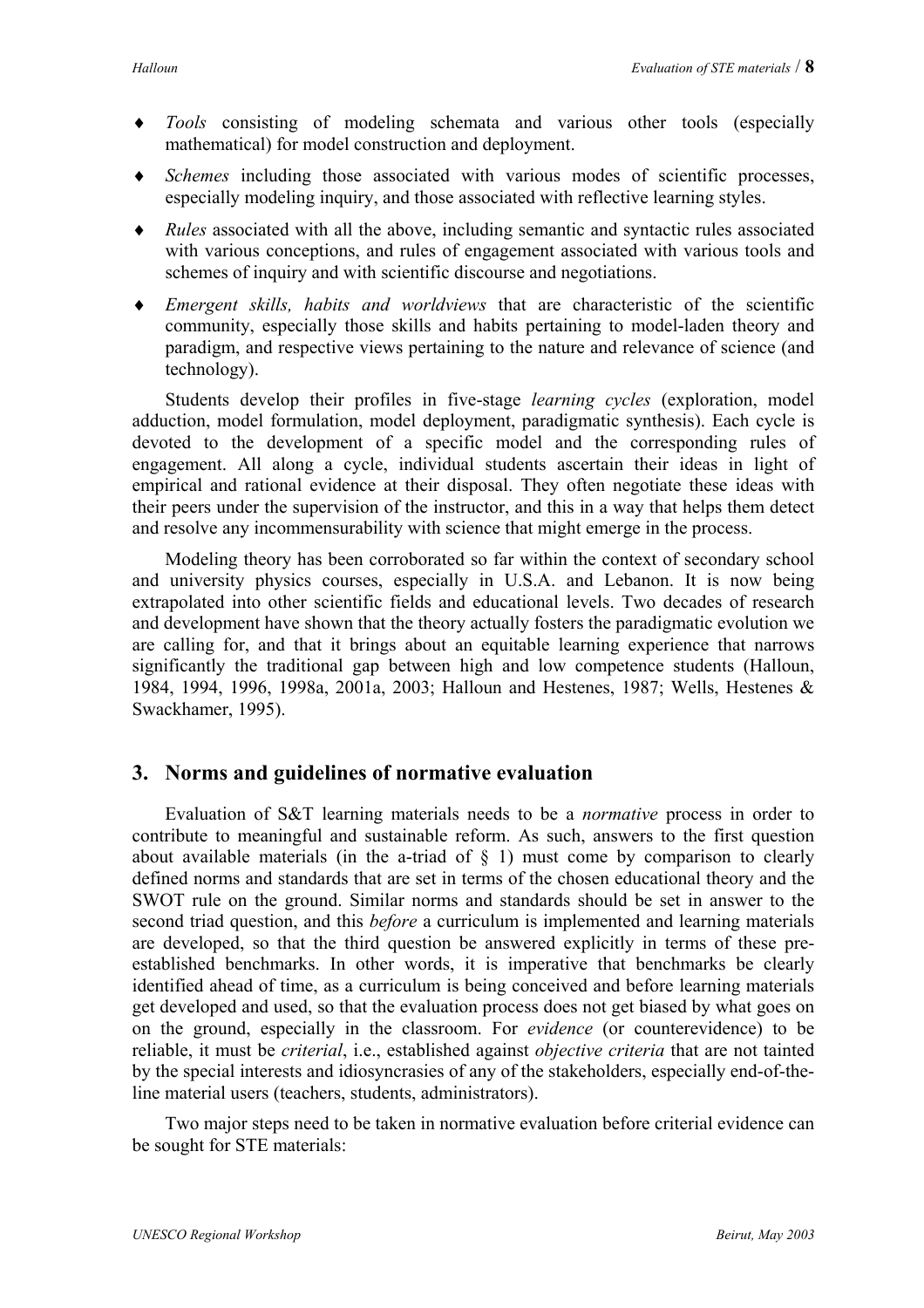- 1. Establish a detailed *taxonomy* of conceptions, processes and worldviews that would make up the profile that students are anticipated to develop following the completion of a curriculum.
- 2. Set *criteria* that establish whether individual students have actually developed each element of the anticipated profile, and to what extent they have done so.

In parallel, similar taxonomy and criteria need to be set for teachers' practice in the classroom in order to subsequently assess whether teachers have actually done everything that is necessary for students to develop the anticipated profile. Curriculum and material developers need then to specify which items in the taxonomy each of the materials is supposed to foster and to what level. Furthermore, and in order for the evaluation process to focus on realistic aspects and result in meaningful outcomes, it is better that taxonomy and criteria be *graded*, i.e., that they be about ordered levels of student competency. At least two levels or *thresholds* need to be identified in this respect:

- 1. *Basic threshold*. This is the most fundamental level. It corresponds to the *minimum standards* of meaningful understanding that *any* student should meet, irrespective of the initial competence level and interests of the student.
- 2. *Mastery* or *critical threshold*. This is the highest threshold that students need to cross in order to master all fundamental conceptions and processes in a given S&T course. In an ideal and truly equitable situation, all students willing to invest necessary efforts should be capable of reaching this threshold. In traditional classroom settings, critical threshold usually corresponds to the level of understanding of supposed A-students.

Students' failure to reach the basic threshold would be a doom indicator for the evaluated materials and curriculum (provided that materials have originally been considered as suitable, and that teachers have actually used them as anticipated). In S&T courses, this threshold corresponds to conceptions and processes that are most elementary in the scientific theory that is the object of a given course, and that serve in the construction of the most elementary models of the theory. For example, in classical (Newtonian) mechanics, and according to modeling theory, basic threshold corresponds to concepts and principles needed for the construction of the free particle model and the uniformly accelerated particle model. The first model corresponds to physical objects at rest or in linear uniform translation under no net force in a given inertial reference system. The second model corresponds to physical objects that are in linear or parabolic translation under a net constant force in such a reference system. Critical threshold in classical mechanics corresponds to conceptions and processes that are indispensable for the construction and deployment of the two models just mentioned, as well as of at least the model of a particle in uniform circular motion and the harmonic oscillator model.

Answers to all three questions in the A-triad (§ 1) are usually sought by internal and external panels of experts. *Internal panels* consist of people who have been directly involved with material development and implementation, teachers and publishers included. *External panels* consist of outside people who have not been involved in the process in any way. It is preferable that internal and external panels set their evaluation strategies separately and independently of one another before they get together to coordinate their efforts. It is even preferable, if the situation allows it, that each panel conducts its own evaluation on the ground independently of the other panel. In the end, the two panels would get together to compare and analyze their outcomes. In the entire process, both types of panels need to assess things in terms of the same taxonomy and criteria originally set by curriculum developers. However, by the end of the evaluation process, they may recommend some changes in these respects.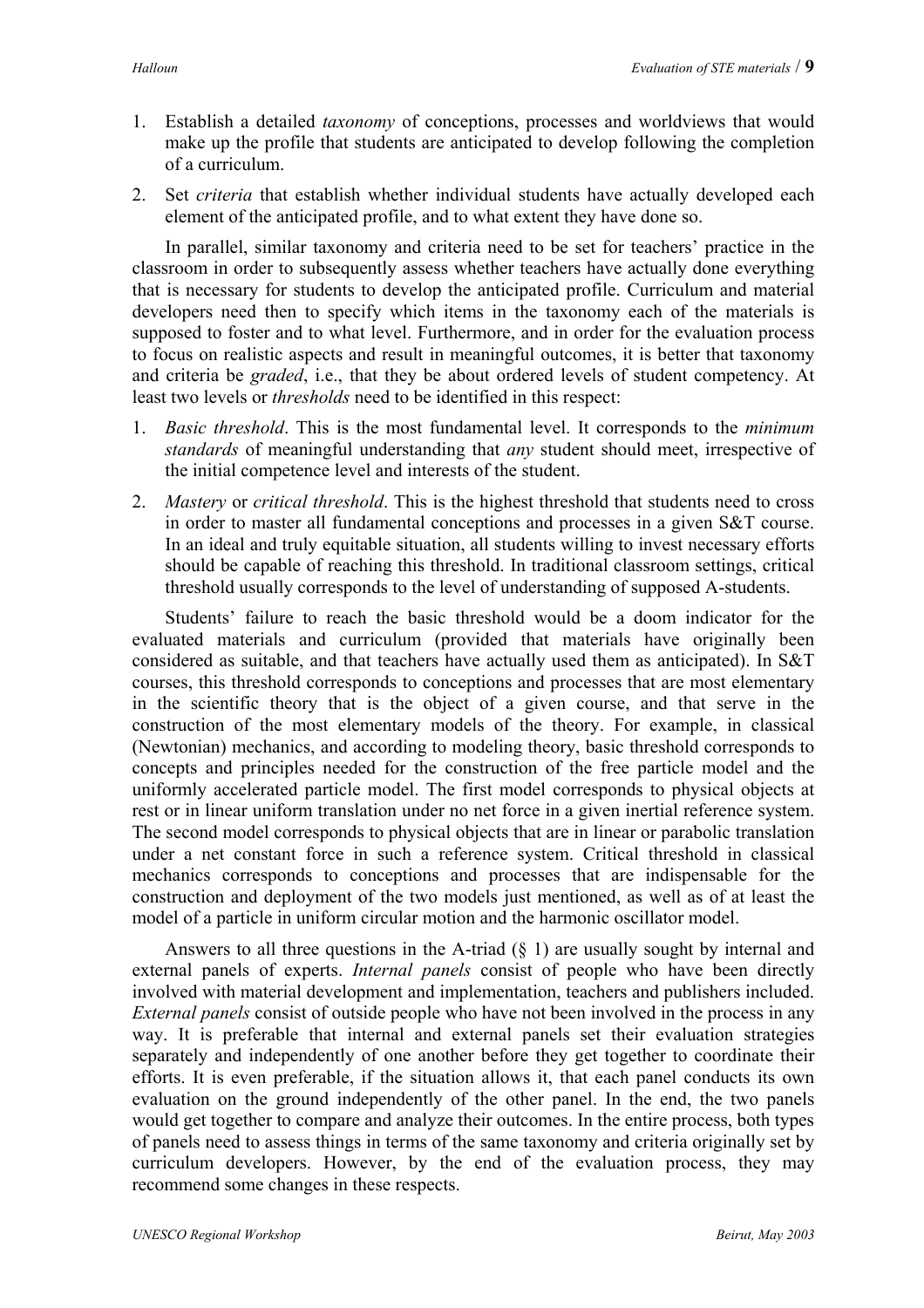Evaluation panels usually rely entirely on their own judgment, based on qualitative evaluation, and without recourse to quantitative indicators, in order to answer the first two questions of the triad, the ones about the nature of available materials and anticipation. As such, panel judgment may be reliable and sufficient with respect to these two questions, provided that evaluation is made in terms of pre-established taxonomy and criteria. However, qualitative evaluation provides only circumstantial (and often anecdotal) evidence when it comes to achievement as addressed in the third question of the triad. Reliable evidence (or counterevidence) about achievement can only be sought through the use of appropriate instruments that measure teacher practice and student profile evolution as quantitatively as possible, and that provide outcomes that can be subject to all sorts of inferential statistics, including correlation between teacher practice and student achievement. A battery of instruments described below is often needed in this respect so that various aspects be adequately assessed of student profile as well as of teacher practice. Outcomes would not only answer questions about teacher practice and student achievement (independently and in relation to one another), but they would also serve to reconsider various aspects of the curriculum, including learning materials, and thus refine (or even overhaul) the curriculum accordingly and revisit the A-triad of questions with refined taxonomy and criteria. In this respect, the triad of questions constitutes a *closed cycle* that evaluators and other stakeholders need to go through periodically, over and over again, as long as the curriculum under evaluation is in effect (Figure 2).



*Figure 2*: The triad of evaluation questions constitutes a closed cycle that evaluators keep going through periodically as long as the curriculum under study is in effect. Educational theory and the SWOT rule are accounted for as materials are being developed and in setting all sorts of expectations about teachers and students. Taxonomy and criteria that govern the process may be refined as a consequence of the evaluation exercise.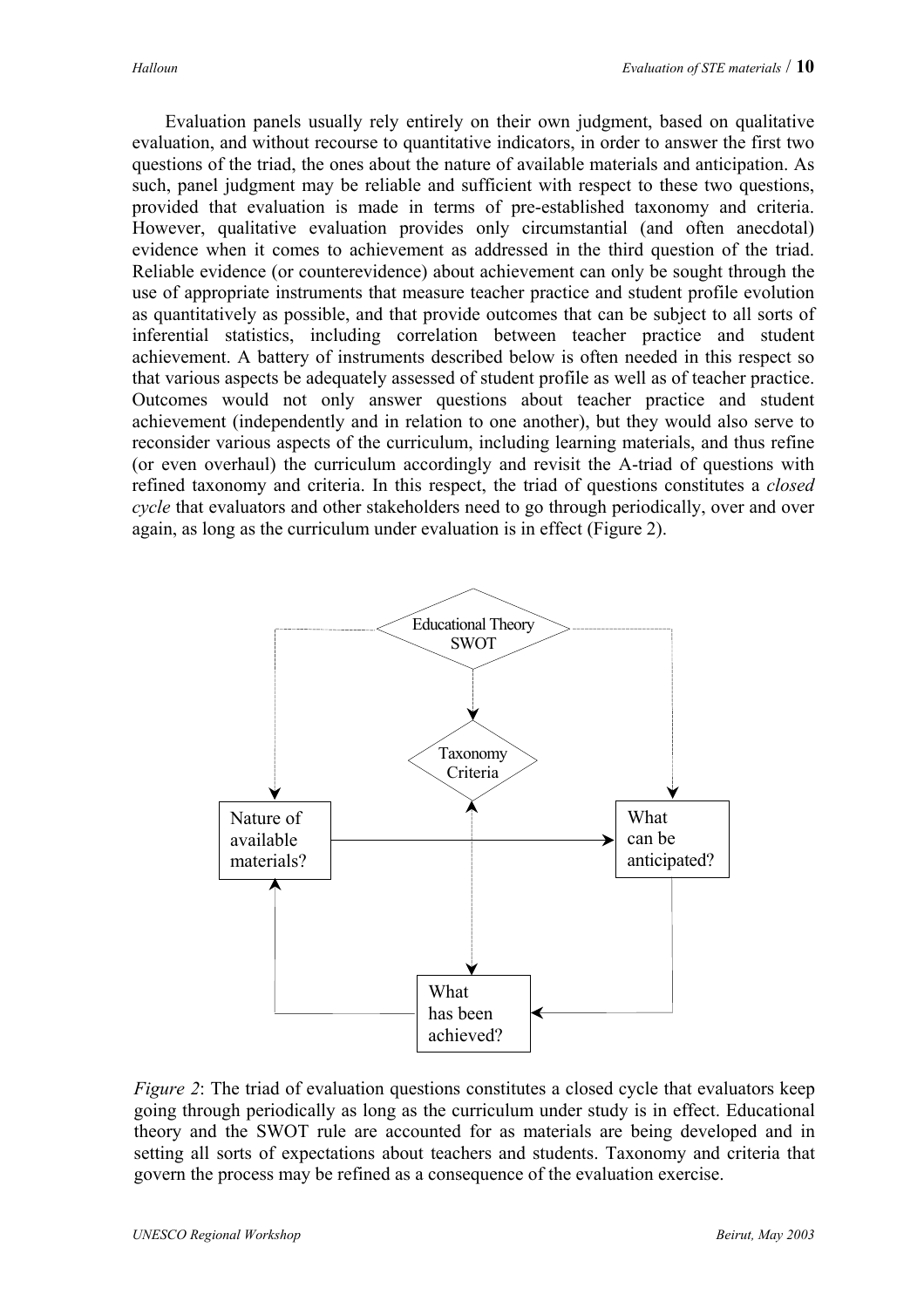The battery of evaluation instruments includes:

- 1. For assessing teacher practice and viewpoints:
- *Surveys*, including paper-and-pencil surveys and interviews with teachers using the ♦ materials being evaluated.
- ♦ *Observation grids* prepared in accordance with the taxonomy and criteria set for teacher practice. Evaluators visit classes armed with the grids in which they note their observations about what takes place in the classroom. Class visits may sometimes be supplemented or even substituted with video-tapes of class sessions.
- ♦ *Teaching logs*, whereby teachers record regularly and systematically their own activities and comments about their own practice.
- ♦ *Listservs* maintained for groups of teachers sharing similar interests, and whereby peer discussions take place about what works and what not in the classroom. Such a tool has many potentials and capabilities including immediate feedback by peers and support staff (including material developers), which helps concerned teachers reconsider matters of interest in a timely manner.
- 2. For assessing student profiles:
- ♦ *Conceptual surveys*, including paper-and-pencil surveys and interviews with concerned students. Examples of such surveys are discussed in the following section.
- ♦ *Observation grids* similar to the ones used for teacher practice and covering all sorts of student activities in the classroom. Different grids may be used for different activities and student products.
- ♦ *Student logs*, whereby teachers record regularly and systematically what every student and/or groups of students achieve of the respective taxonomy in every teaching unit.
- ♦ *Formal course assessment*, including notes and grades on homeworks, exams and all sorts of assignment.

Conceptual surveys administered to students are perhaps the most reliable among all these instruments, especially when these surveys are developed and standardized by outside evaluators, and when they allow quantitative assessment of student achievement. Evaluators though need to ensure that such instruments are developed in accordance with a taxonomy that matches the one they are concerned with, and that instruments' criteria match the targeted benchmarks. *Standardized instruments* offer a special advantage. Corresponding criteria are set not only intrinsically in terms of the scientific theory the understanding of which is under investigation, but, more importantly, following inferential analysis of actual outcomes obtained elsewhere. This would facilitate grading the criteria as mentioned above (say, between basic and critical thresholds) and setting thresholds at objective and realistic levels.

### **4. Normative evaluation of modeling materials**

Normative evaluation as outlined above was implemented in the development of modeling theory, and particularly in the development of learning materials within the framework of the theory in question. Major aspects of the process are described in this section so as to illustrate how one can go about conducting such an evaluation in the direction of continuous curriculum refinement.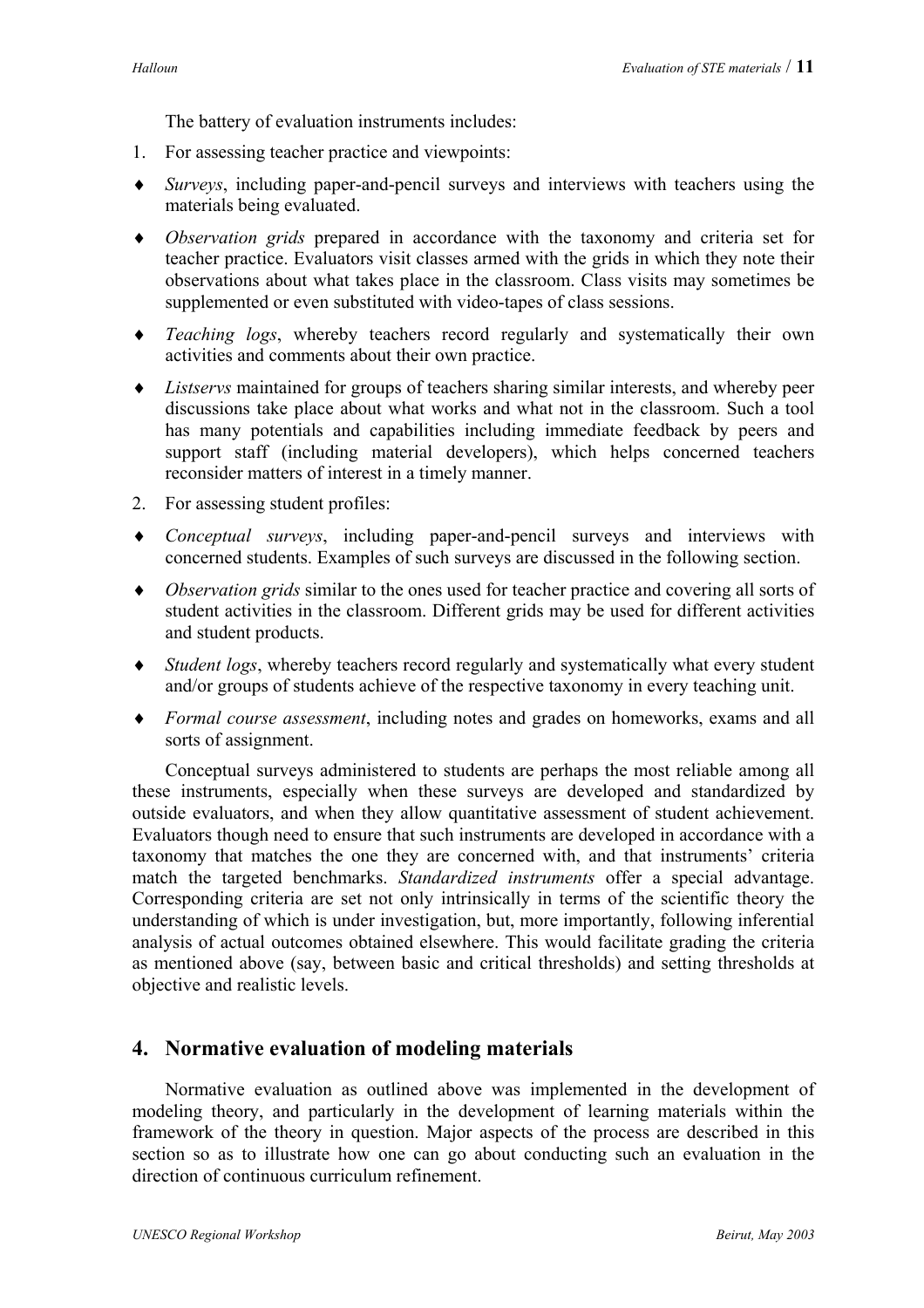Development of modeling theory practically began in 1981 as part of this author's doctoral dissertation at Arizona State University (Halloun, 1984). The theory was first developed in the context of introductory college physics courses, then it was gradually deployed into secondary school physics courses. Now that the theory has been duly corroborated for physics curricula, efforts are under way to deploy it into science, technology and mathematics curricula of all educational levels. The modeling curriculum in physics was first implemented in limited settings in USA and Lebanon. Now, it has become a national curriculum in USA where it was rated an *exemplary* curriculum by the Department of Education for the last couple of years, and the only curriculum of the kind last year. The modeling curriculum is currently being implemented to various degrees in about twenty countries around the world.

In its most efficient form, the modeling physics curriculum is implemented at the secondary school and college levels in small classes of about thirty students each (scale-up projects are currently in place in some universities). Students always work collaboratively in groups of three students each. The typical classroom includes eight to ten workstations. Each group is assigned a particular workstation where most, if not all, learning activities take place. A workstation is equipped with necessary laboratory equipment, preferably of MBL type (Microcomputer-Based-Laboratory). In the absence of appropriate modeling software that has not been developed yet, MBL can enhance learning logistics (reduce efforts and time invested by teachers and students), but not necessary the quality of conceptual understanding. Thus, in the current status of things, traditional laboratory equipment and MBL may bring students up to the same quality of learning (i.e., the same level of paradigmatic evolution), but MBL does so more efficiently than the other.

Learning activities are designed with student participation following specific guidelines provided by the teacher. Manuals of modeling activities are also available for secondary school courses\*. A manual is divided into units, each devoted to the construction and deployment of a specific model (Halloun, 2001, 2003). Students actively construct a given model through appropriate experiments conducted on their workstations and/or outside the classroom in real world settings. Then they deploy it in various activities including traditional paper-and-pencil problems.

Formal evaluation of the modeling curriculum takes place in accordance with the norms and guidelines described in the previous section. Individual teachers implementing the curriculum are asked to do the same in order to assess the effectiveness of their own instruction and participate in action-research leading to continuously more meaningful and equitable learning experience across the board. To these ends, teachers and evaluators make systematic use of batteries of instruments similar to the ones described above (§ 3). However, standardized instruments of conceptual understanding are the most relied upon for evaluating the modeling curriculum in terms of student achievement, and particularly for assessing whether students have achieved to an acceptable level the paradigmatic evolution promoted by the curriculum. Let us illustrate the process in the case of classical (Newtonian) mechanics.

Meaningful paradigmatic evolution in Newtonian mechanics is set in terms of a set of basic models. The set includes four to five models, depending on the course level. These basic models are outlined in Figure 3. An anticipated student profile includes conceptions

<sup>\*</sup> To inquire about modeling materials, please visit: http://modeling.asu.edu/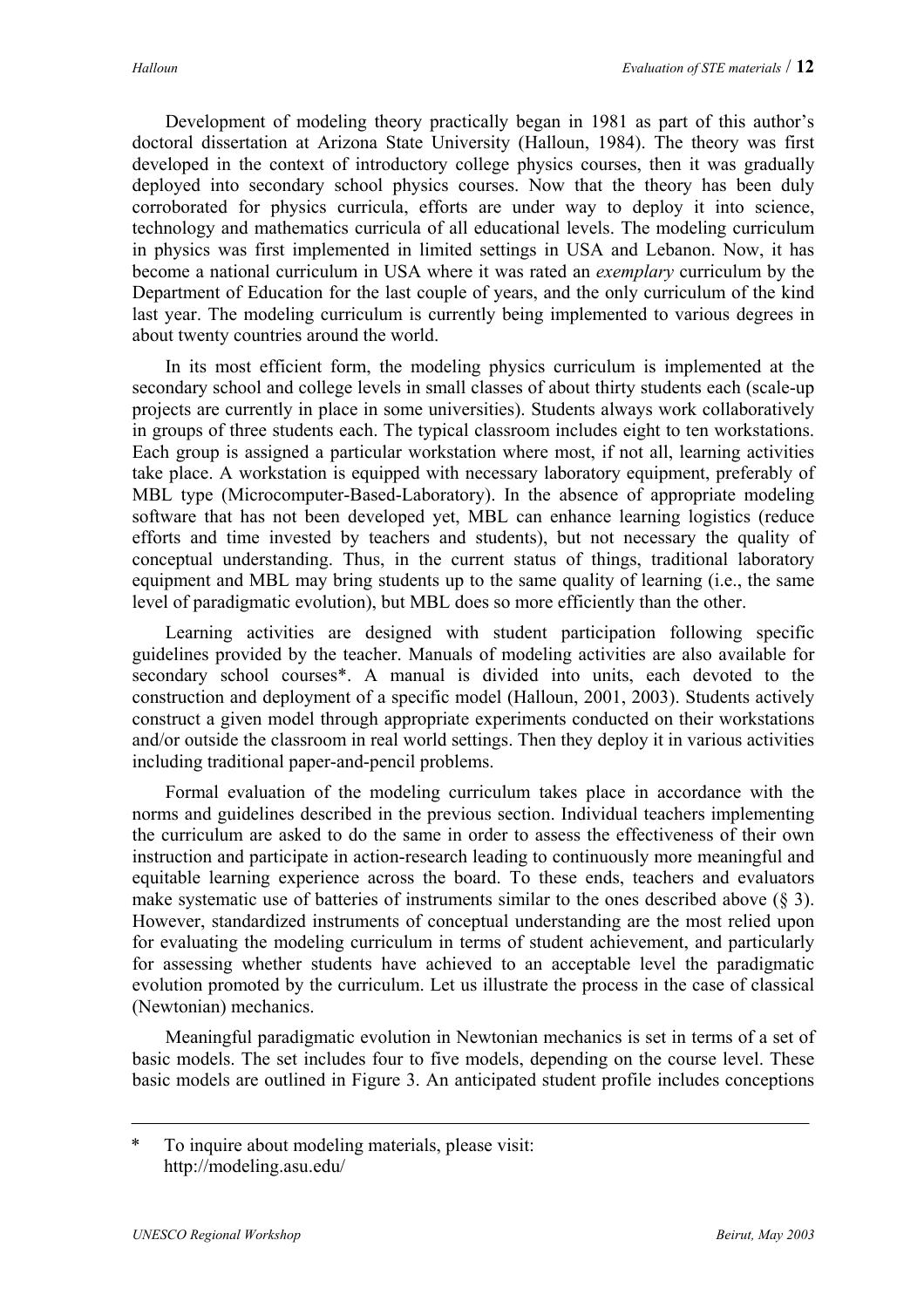and processes required for the construction and deployment of these models, as well as generic worldviews about the nature of physics and its relevance in everyday life. A number of standardized instruments are used in order to assess to what extent a student has developed the anticipated profile. Among these instruments are the following:

- The Mechanics Diagnostic Test or MDT (Halloun, 1986, 2001a; Halloun & Hestenes, 1985) or its advanced version, the Force Concept Inventory or FCI (Halloun & Hestenes, 1995; Hestenes, Wells & Swackhamer, 1992). These are paper-and-pencil instruments designed to assess students' understanding of fundamental *conceptions* required for the construction and deployment of the set of basic models in Figure 3. Conceptions include the concepts of force, position, velocity and acceleration and their relations to one another as established by state laws and Newton's laws of dynamics. An item in these instruments consists of a multiple-choice question about a particular situation in everyday life. Answering a given question requires only qualitative understanding of assessed conceptions and no quantitative manipulation of any sort of mathematical representations. ♦
- ♦ The Mechanics Baseline Test or MBT (Hestenes & Wells, 1992). This is a multiple choice, paper-and-pencil instrument that assesses student understanding of the fundamental *processes* required for the construction and deployment of the models in questions. More specifically, MDT targets required mathematical representations and operations.

#### *Free particle*

Physical objects subject to no net force ( $\Sigma F_i = 0$ ), and thus maintaining constant velocity in any inertial reference system  $(a = 0, v = constant)$ .

#### *Uniformly accelerated particle*

Physical objects in linear or parabolic translation with constant acceleration  $(a = constant)$  under a net constant force  $(\sum F_i = constant)$ .

#### *Bound particle in harmonic oscillation*

Physical objects undergoing periodic back and forth translation (sinusoidal *a* function) under a net force that is proportional to their displacement from a center of force ( $\Sigma F_i \propto \Delta r$ ). This model is often called simple harmonic oscillator.

#### *Bound particle in uniform circular motion*

Physical objects in uniform circular translation ( $a = v^2/r$ ) under a net centripetal force  $(\Sigma F_i \propto r/r^2)$  of constant magnitude.

#### *Particle under impulsive interaction*

Physical objects whose linear momentum changes significantly, and almost instantaneously, like in the case of collision, under a variable net force  $(\Sigma F_i = f(t))$ exerted for a very short period.

*Figure 3*: Basic particle models in Newtonian theory of classical mechanics, with an outline of the translational pattern that each model represents in inertial reference systems (Halloun, 2003).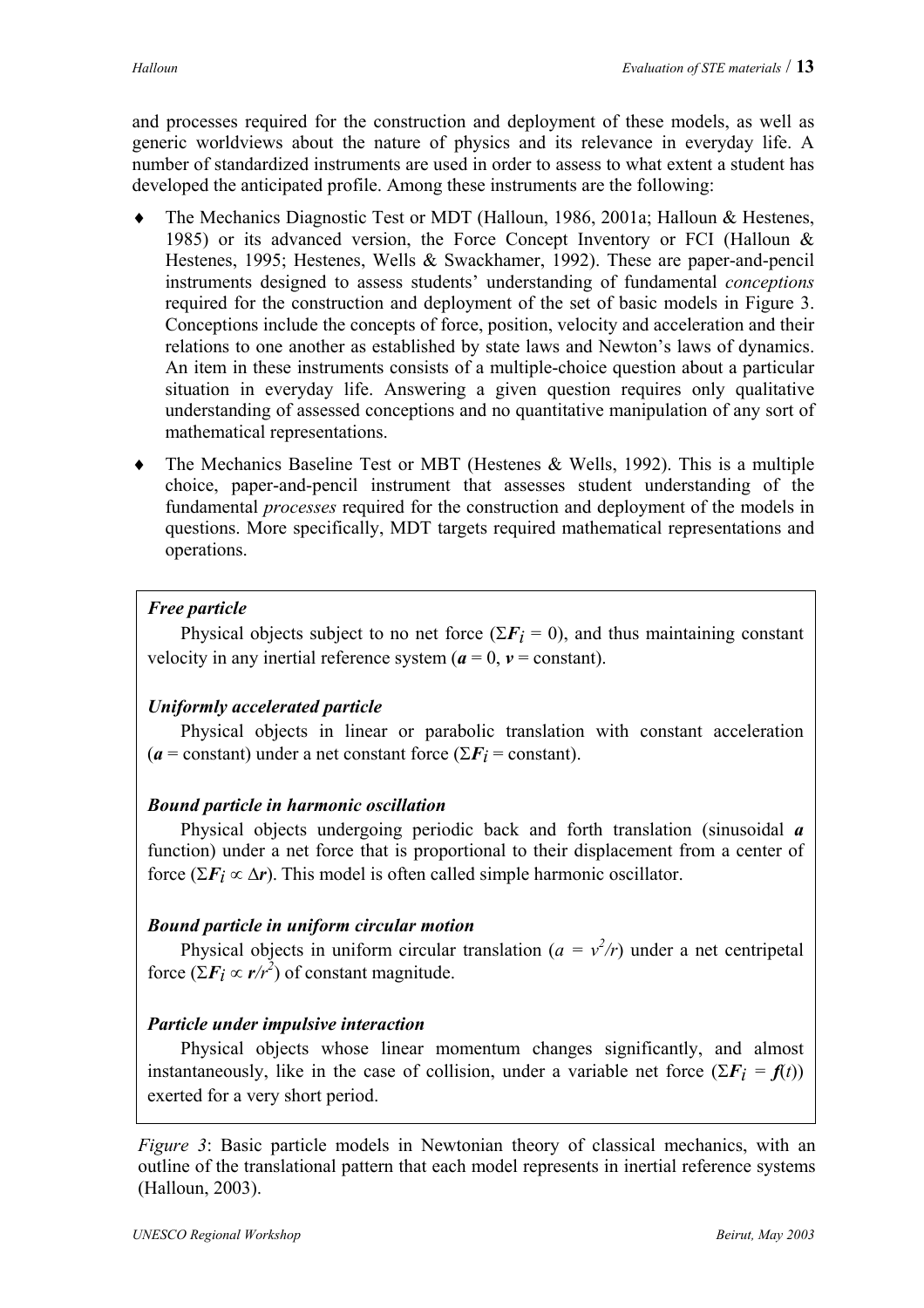The Views About Science Survey or VASS (Halloun, 2001a&b; Halloun & Hestenes, 1998). This is also a paper-and-pencil instrument. Its items are formulated following Halloun's *Contrasting Alternatives* rating scale. VASS is intended to assess student views about the structure and validity of scientific theory, scientific methodology, reflective thinking (learning styles), learnability and personal relevance of physics (or science, depending on the form of VASS used). ♦

Each of these instruments has been administered to thousands of secondary school and university students around the world, students enrolled in physics courses (and other science courses for VASS) that are taught following a variety of instructional strategies. Strategies extend from conventional instruction of lecture and demonstration to all sorts of student-centered courses that follow modern educational theory. All three instruments are duly validated and standardized following graded criteria as discussed above.

Student profile anticipated following a given course of classical mechanics is graded in taxonomy and criteria between two fundamental levels corresponding to the basic and the critical thresholds. As discussed in the previous section, and according to modeling theory, the *basic threshold* of paradigmatic evolution corresponds to conceptions and processes required for the construction of the first two models in Figure 3 (free particle and uniformly accelerated particle). The *critical threshold* corresponds to the first four models in this figure. To each of these thresholds corresponds a particular set of items and a particular score on the FCI, MDT, and MBT. Similar thresholds and characteristic scores are associated with student worldviews as assessed in VASS.

Practice of teachers following modeling instruction is also assessed with an appropriate battery of instruments. Like in the case of students, the most relied upon instrument is a Likert-type, paper-and-pencil survey developed by the modeling curriculum evaluators. This teacher survey, administered at the end of a semester or year, is intended to ascertain to what extent individual teachers implement particular aspects of modeling instruction in their classes. These aspects pertain to modeling tenets, model-centered course, modeling tools and associated rules, modeling/inquiry schemes, student-centered interactive engagement, scientific discourse, fostered learning styles, and action-research. A quantitative score is associated with a teacher answer on a particular item, and a sum of scores is calculated for every teacher. Item lumping and score grading on the teacher survey are done so as to reflect overall teacher practice in two major respects. One pertains to course content and structure, with emphasis on models and related processes. The other pertains to mediated learning and various aspects of learning cycles.

Development of the modeling curriculum began in the eighties, in a limited number of college then high school mechanics classes, in USA, and then in Lebanon. At that time, instructors made use of available textbooks and laboratory equipment. Textbooks were supplemented with handouts making explicit the model-based structure of Newtonian theory, and traditional laboratory equipments were set up to suit the needs of modeling instruction to the extent that is possible. In the mid nineties, development of the modeling curriculum went on in USA on a larger scale. A broad band of high school and college teachers got gradually involved in the process, and high school and introductory college physics courses got gradually all covered in the process. A few years later, the modeling curriculum was widely disseminated within and outside the U.S. In the following section, we report on evaluation data pertaining to selected samples who participated in the development and dissemination of the modeling curriculum in classical mechanics. Data are presented and discussed so as to illustrate with actual examples how the instruments presented above were used in normative evaluation of the modeling curriculum.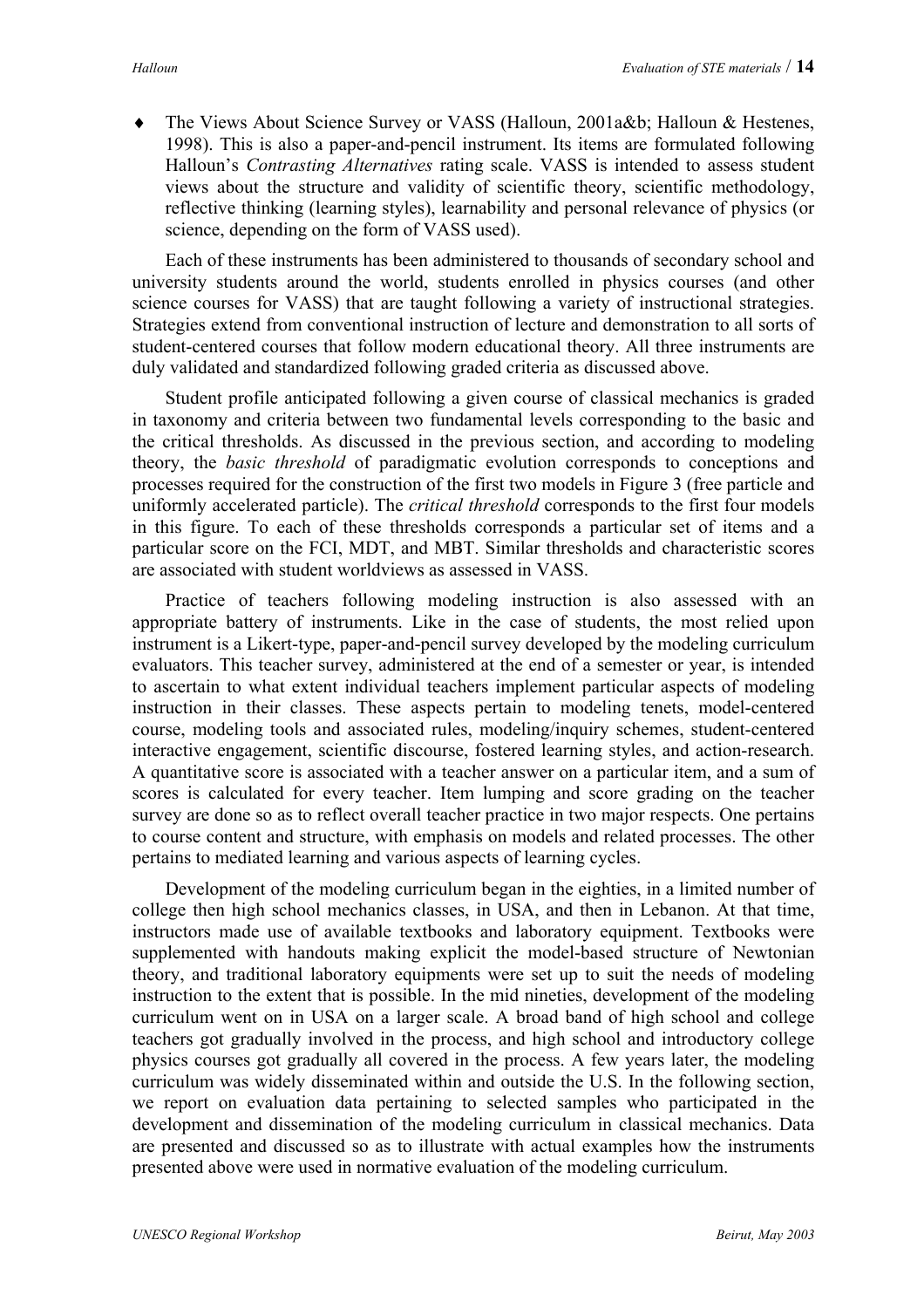# **5. Evaluation for regulation in action**

Use of all student instruments and interpretation of respective data are governed by identical or similar norms and criteria. That is why we concentrate in what follows on only one student instrument, the FCI, and the way it has been used in the evaluation and development of the physics modeling curriculum at the high school level. Examples of FCI data are provided and interpreted in relation to data pertaining to teacher practice at certain stages of curriculum development. The object is to illustrate how data can be collected, displayed, analyzed and interpreted so as to reveal as best as possible weaknesses and strengths in a new curriculum, and thus refine the curriculum accordingly.

Reported data pertain to two samples of secondary school classes. The first sample consists of classes of about fifty high school teachers who participated in the early broad dissemination of the modeling curriculum, and who were involved in the development of the first modeling manuals (and choice of appropriate laboratory setups). The second sample consists of classes of ten secondary school teachers who joined in later in the process, at a time where the modeling curriculum began to take its current shape.

At an early stage of the modeling materials development, about fifty in-service high school teachers were trained at length to implement modeling theory in teaching classical mechanics at the high school level. During their first year of training, these teachers participated in the development and field testing of a learning manual for classical mechanics. The manual includes guidelines for MBL and other activities devoted for the construction and deployment of the five models in Figure 3. Like all others participating in the development and implementation of the modeling curriculum, these teachers administered to their own students all three student instruments as pretest and posttest, the year preceding their training, and regularly afterwards, during and after training. In parallel, teachers themselves were administered the teacher survey at the end of every academic year in order to monitor changes in their teaching practice throughout training and some time afterwards.

Figure 4 shows FCI data for students of these teachers collected at the beginning (pretest) and end (posttest) of the first year of training. Data are displayed in the form of three clouds or clusters (mostly to preserve confidentiality). The boundaries of each cluster actually consist of a best-fit envelope that can be wrapped around a particular cluster of data points. Each point originally represents the posttest average plotted against the corresponding pretest average of FCI scores of students taking classical mechanics with a particular teacher. The three clusters or groups are distinguished with the extent to which teachers implemented modeling instruction in their classes, as revealed with answers on an early version of the teacher survey. Group 1 refers to teachers who claimed to be most systematic in this respect (20% of participants), and group 3 to those (46%) who claimed to be least systematic (virtually sticking to conventional instruction). Group 2 (34% of participants) stands in the middle between the two extreme groups. Needless to say that by the first year of trial, none of participating teachers had already mastered the modeling approach, and modeling materials were just being piloted and were still far from their current state.

Five critical lines are shown in Figure 4, three horizontal and two inclined. The bottom horizontal line (posttest average of 50%) corresponds to the *basic threshold* on the FCI, i.e., to the minimum level of understanding required for students to be able to construct the first two basic models of Figure 3. The top line (80%) corresponds to the *critical threshold* or mastery level required for meaningful understanding of all five models. The line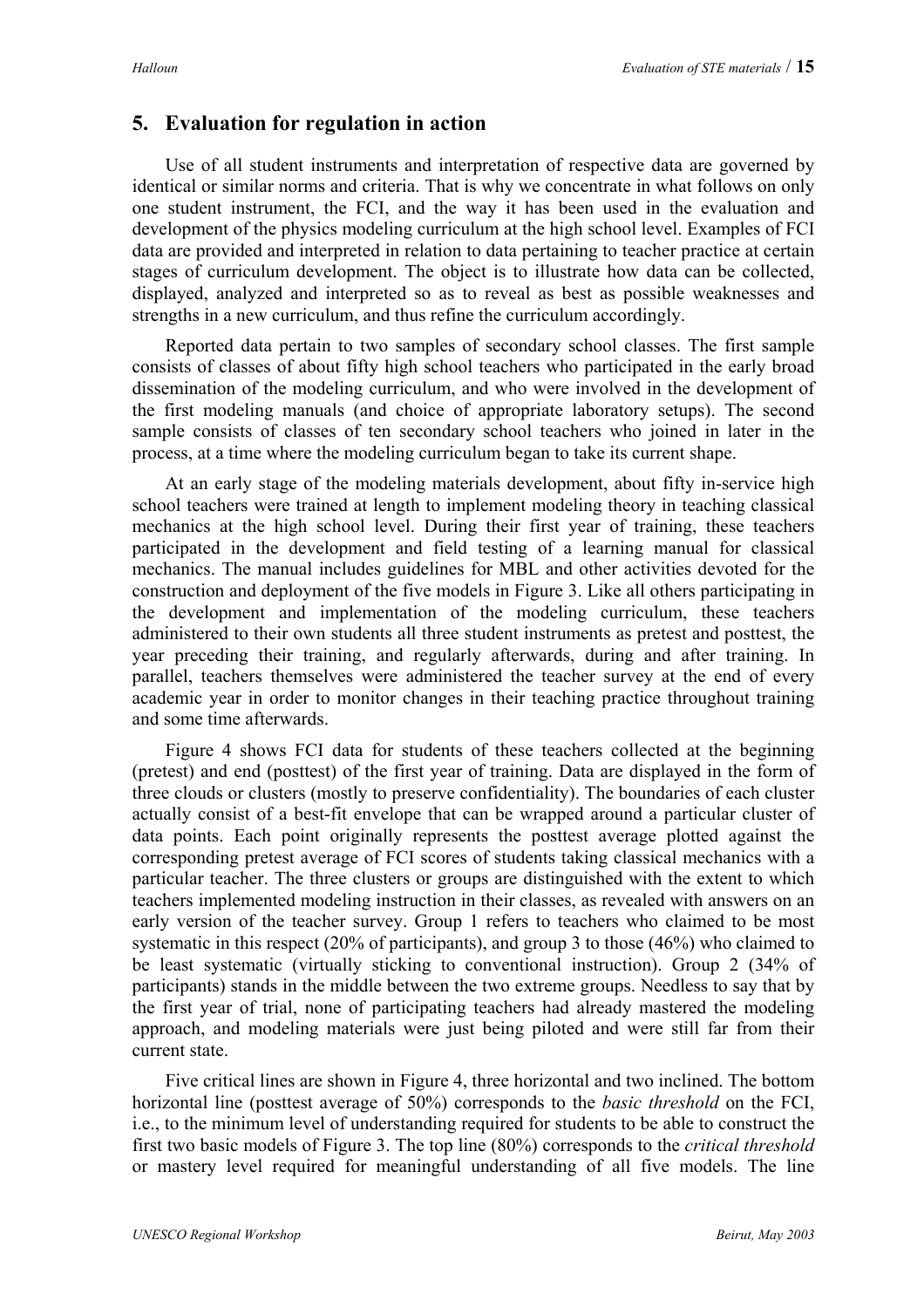between the two (60%) corresponds to what we have called *Newtonian threshold*. This is the *minimum* level students need to attain in order to *begin* understanding *all generic* aspects of the Newtonian theory within the context of the models of Figure 3. The three thresholds have been set after long years of FCI administration and analysis of data pertaining to thousands of students around the world. The two slanting lines correspond to average pretest-posttest gains (g) on the FCI for two groups of students. The gain expression is given by:

$$
g = \frac{Posttest\% - Pretest\%}{100 - Pretest\%}
$$

The  $g = .30$  line corresponds to the national threshold of interactive engagement (IE) courses in USA. These are high school physics courses where teams of students are actively engaged in reflective inquiry in the classroom. Hake (1998) showed that, average gains of IE classes fall all *above* this threshold, while average gains of classes following conventional instruction of lecture and demonstration fall all *below* the same threshold. He also revealed that the overall average gain for IE courses is about .48 (not shown in Figure 4), and that  $g = .69$  is the maximum average gain ever reported in USA for IE courses.



*Figure 4*: FCI pretest-posttest data (in score percentage) for high school students of three groups of teachers participating in the early stages of modeling materials development. The three groups are ranked from most (Group1) to least (Group 3) systematic in their implementation of various aspects of the modeling curriculum. Individual outliers in each group are represented, like in boxplots, with squares connected to corresponding clusters.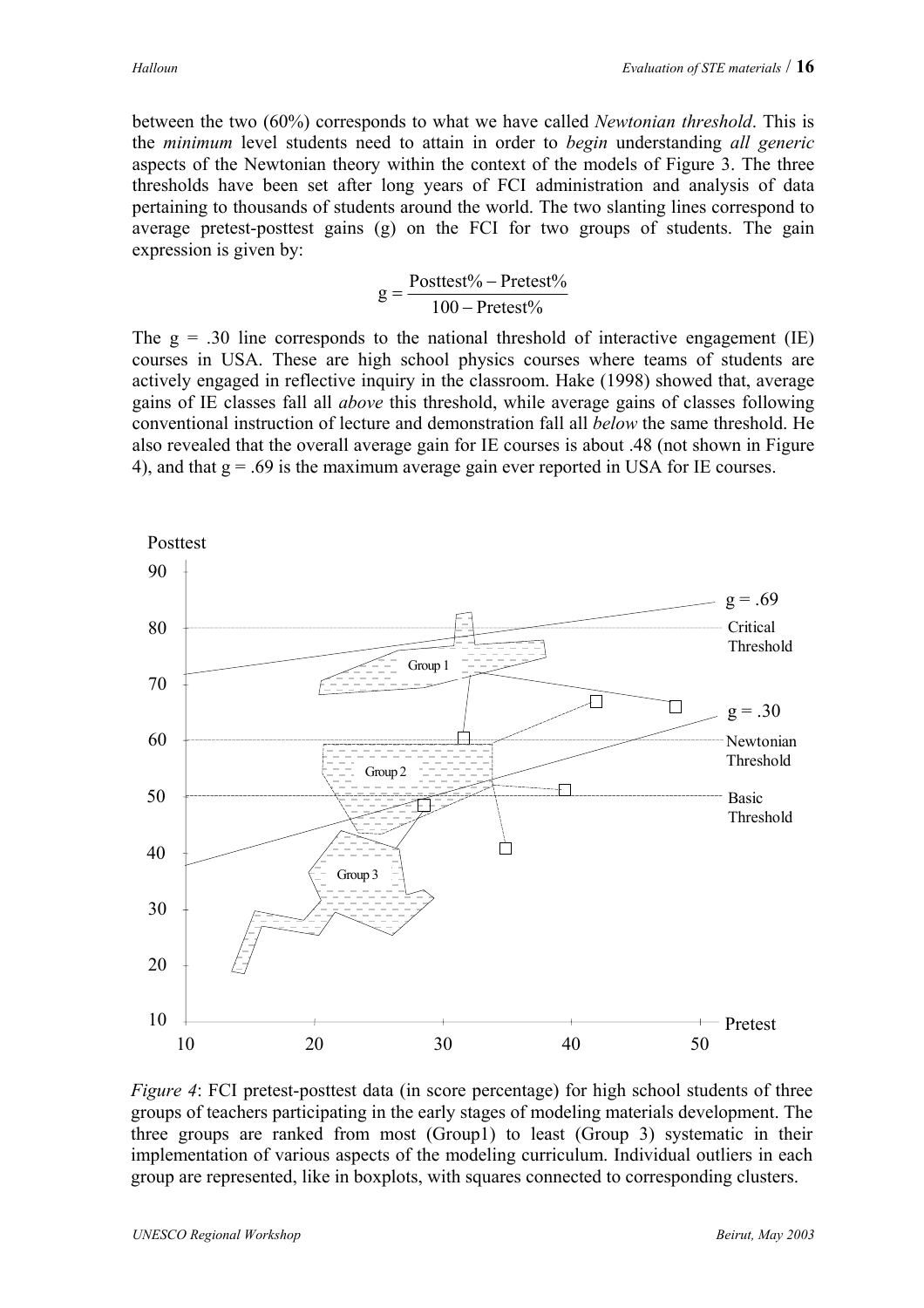The overall distribution of pretest means in Figure 4 is in line with the international distribution of FCI pretest scores. Pretest class means fall all below the basic threshold (50%) as one would expect. Except for one case in Group 1, pretest means are even all below 40%. Classes in Group 3 appear to be originally at a slight disadvantage with respect to the other two groups; their pretest means are all equal to or below 30%, and only in this group there are two classes whose pretest average is below 20%. Analysis of variance on pretest means revealed no significant differences among the three groups (at the .05 level).

Significant differences are though detected among the three groups on FCI posttest data. Among these differences we note the following:

- 1. For the same pretest means, classes in Group 1 achieve the highest gains on the posttest, followed by those in group 2 then Group 3. For example, among classes who averaged around 27% on the pretest: (a) all three classes in Group 1 averaged 70% or more on the posttest, (b) the five classes in Group 2 averaged between 45% and 60%, and (c) all three classes in Group 3 averaged below 40%.
- 2. 80% of classes in Group 1 averaged 70% or more on the posttest (i.e., closer to the critical threshold than the Newtonian threshold), and had pretest-posttest gains averaging well above the IE mean of .48 and close to the .69 ceiling of IE courses. One class in this group reached a posttest average just above the 80% mark of the critical threshold, and had an average gain of .72. Average posttest score and gain in this class were at the time the highest ever reported on the FCI in a high school. Overall, and except for one class in Group 2, posttest means (and gain g for the upper 80% of classes) in Group 1 had no match in any of the other two groups.
- 3. About 80% of classes in Group 2 averaged between 50% (basic threshold) and 60% (Newtonian threshold) on the posttest. One class in this group had a posttest average of about 68%, and all others between 40% and 50%. Four classes in this group had an average pretest-posttest gain just below the IE threshold of .30, while all others (83% of Group 2) had gains averaging above this threshold.
- 4. All classes in Group 3 had a posttest average below the basic threshold of 50% and a gain below the IE threshold of .30.

As mentioned previously, participating teachers were in their first year of training on the modeling approach, and learning materials (as well as the teacher survey) were at the early stages of their development. This is what makes the chosen sample so interesting. It comes at the beginning of the large-scale experimental phase of the modeling curriculum, and it includes a wide array of teacher practice in the classroom extending from conventional instruction (including the use of significantly more conventional learning materials than modeling materials) to IE instruction that begins to come close to modeling instruction but that is not quite there yet. As such, the sample is quite heterogeneous in terms of what its members implemented of the modeling curriculum. It allows detailed analysis of what works and what not in this curriculum, with as close as possible to a good control of variables. A specific curriculum dimension can be isolated (to a certain extent), and its impact on student achievement can be conveniently analyzed almost independently of other dimensions.

Analysis of results displayed in Figure 4, and especially of those listed in the four points above reveals the following:

1. By comparison to FCI data pertaining to the students of the same teachers a year before training (not reported in this paper), posttest means and gains are higher for classes of all teachers following their first year of training, even for those in Group 3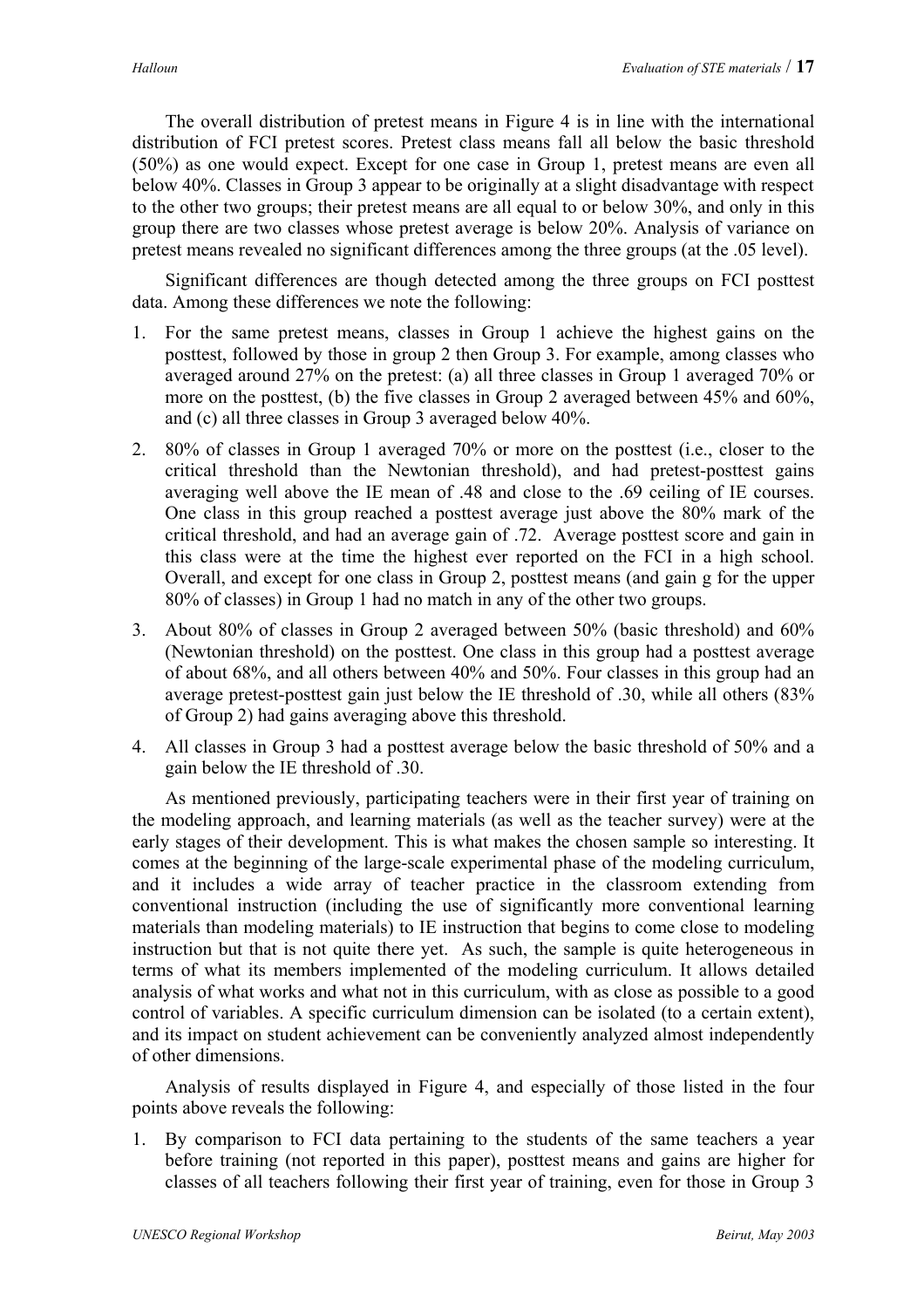who, in all practical aspects, were still following conventional instruction. This already indicates that by and large the modeling curriculum seems to be on the right track.

- 2. Posttest and gain results improve gradually from Group 3 to Group 1. This indicates that the more comprehensively teachers follow the modeling approach, i.e., the more dimensions of the modeling curriculum they implement in their classes, the better student achievement.
- 3. Preliminary analysis of individual teachers' practice revealed that teachers in Group 2 were more systematic in changing their own methodology in the classroom than in changing the content and structure of their courses. They focused on learning cycles, but in the direction of completing course content as available more in conventional textbooks than in the modeling manual that they were supposed to pilot. The same was true, though to a slightly lesser extent, for the two teachers in Group 1 who had the lowest FCI gains.
- 4. Analysis of Group 1 practice revealed that, and except for the two teachers just mentioned, teachers in this group were trying to balance between instructional methodology and restructuring course content following the modeling manual.
- 5. Analysis of differences in teacher's practice with respect to content structure revealed that the more systematic teachers were in helping students develop models of welldefined structure, the better student achievement. Specific modeling tools and rules (including MBL related) had proven to be more effective (and sometimes more realistic) than others in this direction.
- 6. Analysis of student answers on individual items on the FCI revealed a certain hierarchy in conceptual complexity and cognitive requirements across the respective taxonomy. It showed that student understanding of Newtonian theory develops gradually and almost in a specific order through certain elements in the taxonomy, and this irrespective of teacher practice. Basic threshold is crossed only after students develop a specific set of conceptions in Newtonian theory. Newtonian and critical thresholds are reached only after students develop increasingly more comprehensive sets of the theory's conceptions. It was thus revealed that certain clusters of items in the taxonomy are critical for reaching or passing a certain threshold, and that students need to develop conceptions in a certain order within each cluster so that they proceed in their paradigmatic evolution successfully and meaningfully. This, again, was true irrespective of teacher practice. However, the practice of teachers in Group 1 fostered the evolution in question more systematically within and across conceptual clusters than the practice of teachers in Group 2. Teachers in Group 3 were not capable of promoting the evolution to any acceptable level or in any coherent way.
- 7. Analysis of teachers' implementation of learning cycles revealed that certain phases of a cycle were more critical than others, and that certain refinements were needed at this level. It also revealed the necessity to direct and manage teacher and peer feedback, as well as student discourse, more in certain directions than others.

FCI outcomes were consistent with those obtained with other evaluation instruments. Based on the evaluation exercise conducted with all instruments, the modeling curriculum was refined in many respects, including course content and manual, and MBL setups. The refinement process lasted for a number of years (and is still in process, though it is now more in the direction of exploring new tools than in any other respect). In later stages, teachers from all around the world began implementing the modeling curriculum in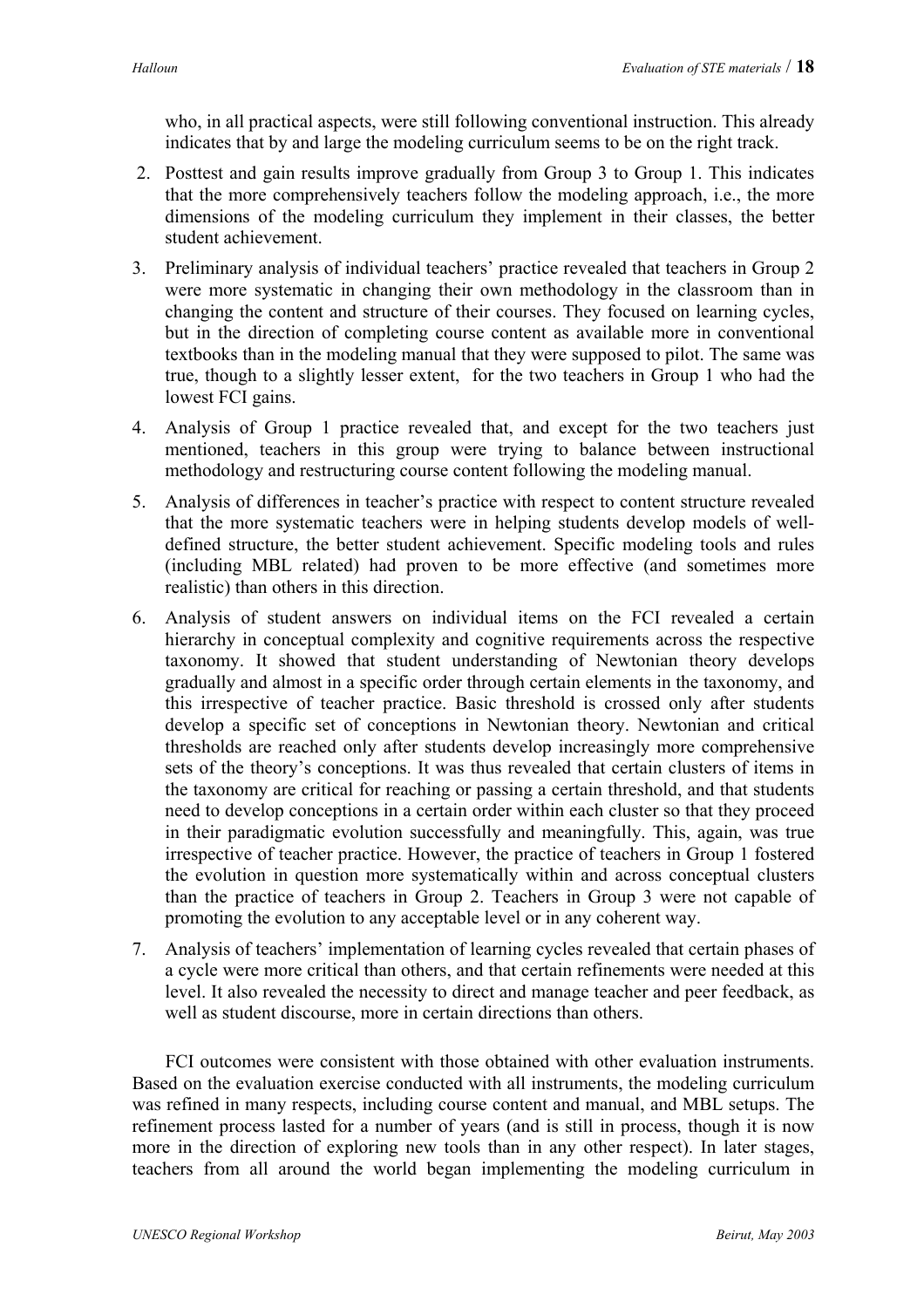secondary school and college physics courses. Figure 5 shows evaluation outcomes for a small group of secondary school classes that joined in later in the process.

Figure 5 pertains to a group of ten secondary school teachers who decided at a certain point to pilot the modeling curriculum in their classical mechanics course. Like all other participants, these teachers administered a number of instruments, including FCI, to their students as pretest and posttest during the first year of their pilot program. Teachers themselves filled out the Modeling Practice Survey (MPS) at the end of the same year. MPS is an upgrade of the teacher practice survey used in Figure 4. It includes 100 Likert questions asking teachers about the extent to which they implement various aspects of the modeling curriculum. A perfect score on the MPS is of 200; it indicates that a teacher claims to implement the modeling curriculum to the letter. A point in Figure 5 shows the score of a particular teacher on the MPS against the average pretest-posttest gain g on the FCI of the students of this particular teacher. The overall distribution of points is quite similar to results obtained elsewhere and at various stages of the development of the modeling curriculum. It indicates a consistent trend in the outcomes: a significant correlation between teacher practice and student achievement, achievement that gets significantly better as teachers account more and more systematically to various dimensions of the modeling curriculum.

Teachers in Figure 5 fall actually in three distinctive groups. The first group consists of the three teachers whose MPS score is equal to or above 140. We will refer to this group as Group 1. The second group consists of the five teachers whose MPS score is above 80 but below 120 (Group 2). The third group consists of the two teachers whose MPS score is



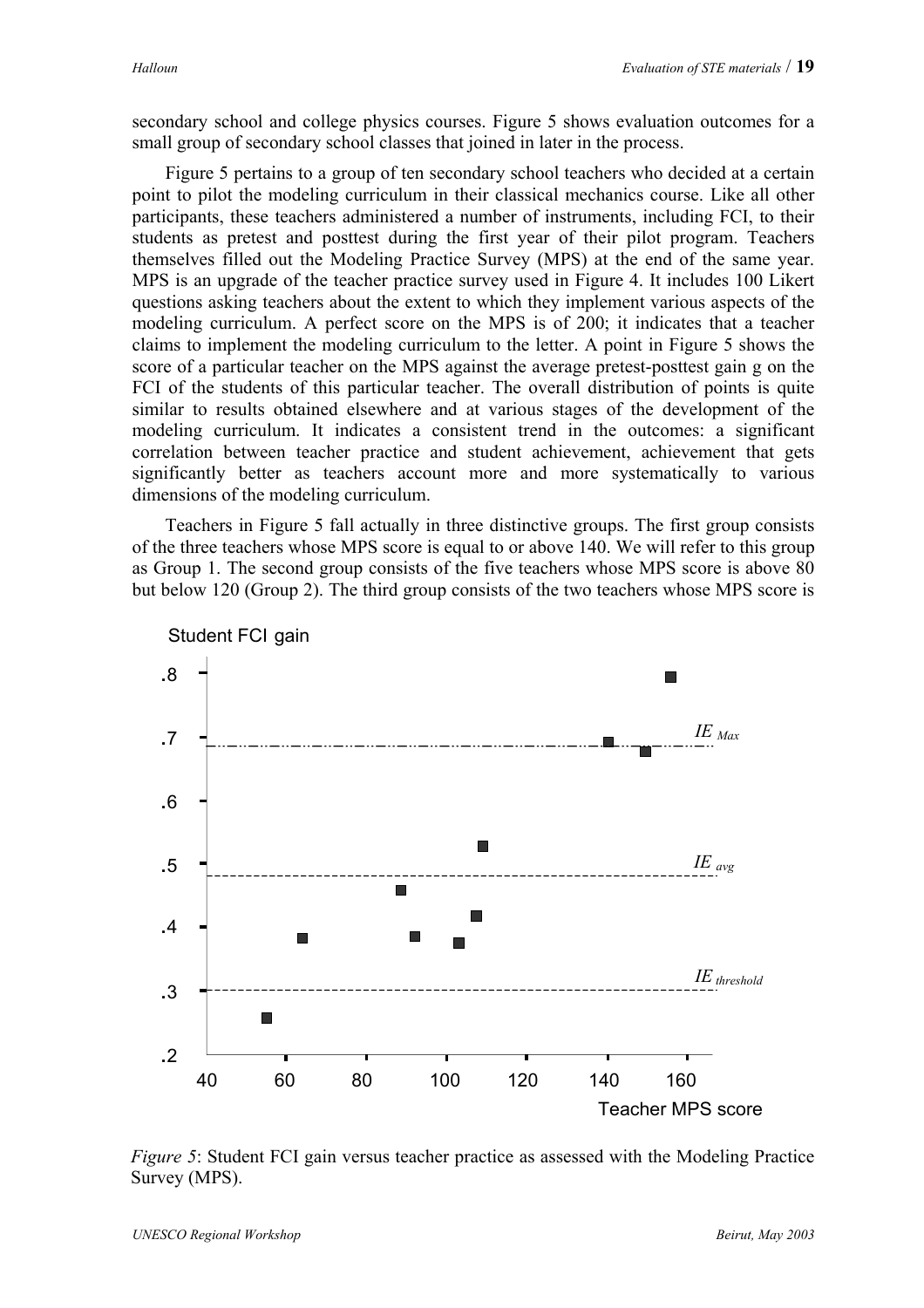below 80 (Group 3). Close comparison of groups of teachers implicated in Figures 4 and 5 reveals noticeable similarities between groups bearing the same number both in terms of teacher practice and student achievement. Group 1 in both figures consists of teachers who are most systematic in implementing the modeling curriculum. Group 3 in both places consists of teachers who are still favoring conventional instruction. Group 2 is somewhere in the middle between the two, and respective teachers in both figures concentrate more on instructional methodology than on model-centered content. The trend in both figures is typical of all outcomes obtained in the evaluation of the modeling curriculum. It has the following major characteristics:

- 1. Best results with the modeling curriculum are obtained when all dimensions of the curriculum are accounted for systematically and comprehensively. Selective implementation of some components but not others from each of the two broad dimensions (instructional methodology and course content) may enhance student achievement enough to cross the basic threshold or even the Newtonian threshold, but not enough to reach the critical threshold.
- 2. When teachers cover comprehensively one broad dimension rather than the other, students, like before, are enabled to cross the basic or even Newtonian threshold but not the critical threshold. This is reflected in Figure 5 where the teacher in Group 3 with the higher MPS score concentrated, though erratically, more on restructuring content than on following the learning cycle, and where all teachers in Group 2 had the balance tipped in the opposite direction.
- 3. Between the two broad dimensions, the one pertaining to restructuring course content around basic models and emphasizing modeling processes has a significantly higher impact on student achievement than the dimension pertaining to instructional methodology. However, only when the two are conveniently accounted for, students can cross the critical threshold of a given course (and the IE ceiling).
- 4. Learning materials, other than course manual, and including MBL, have little impact on student achievement if not used in the manner advocated by modeling theory to develop a scientific theory that is the object of a science (or technology) course around basic models and to foster systematic development of modeling schemes and conceptual "tools of the trade".

# **6. Toward meaningful and equitable learning of science and technology**

Our long experience with the modeling curriculum shows that normative evaluation as described in this paper is a necessary condition: (a) for science and technology education to help students evolve into the scientific realm in meaningful ways and become adequately skilled for S&T practice, (b) for STE to become an equitable enterprise whereby all students willing to invest necessary efforts, and capable of doing so, are enabled to cross certain thresholds, and (c) for curriculum reform to be sustainable. More specifically, evaluation of learning materials must be, on the one hand, an integral part of curriculum evaluation. It must be conducted according to pre-established taxonomy and criteria set primarily in terms of the educational theory within the framework of which curriculum was formulated. On the other hand, normative evaluation should not be an end by itself. It should not be carried out for the mere sake of ascertaining the intrinsic value of materials and curriculum, but for the purpose of continuous regulation of various aspects of the curriculum. Concerned teachers must take an active role as action-researchers in this direction.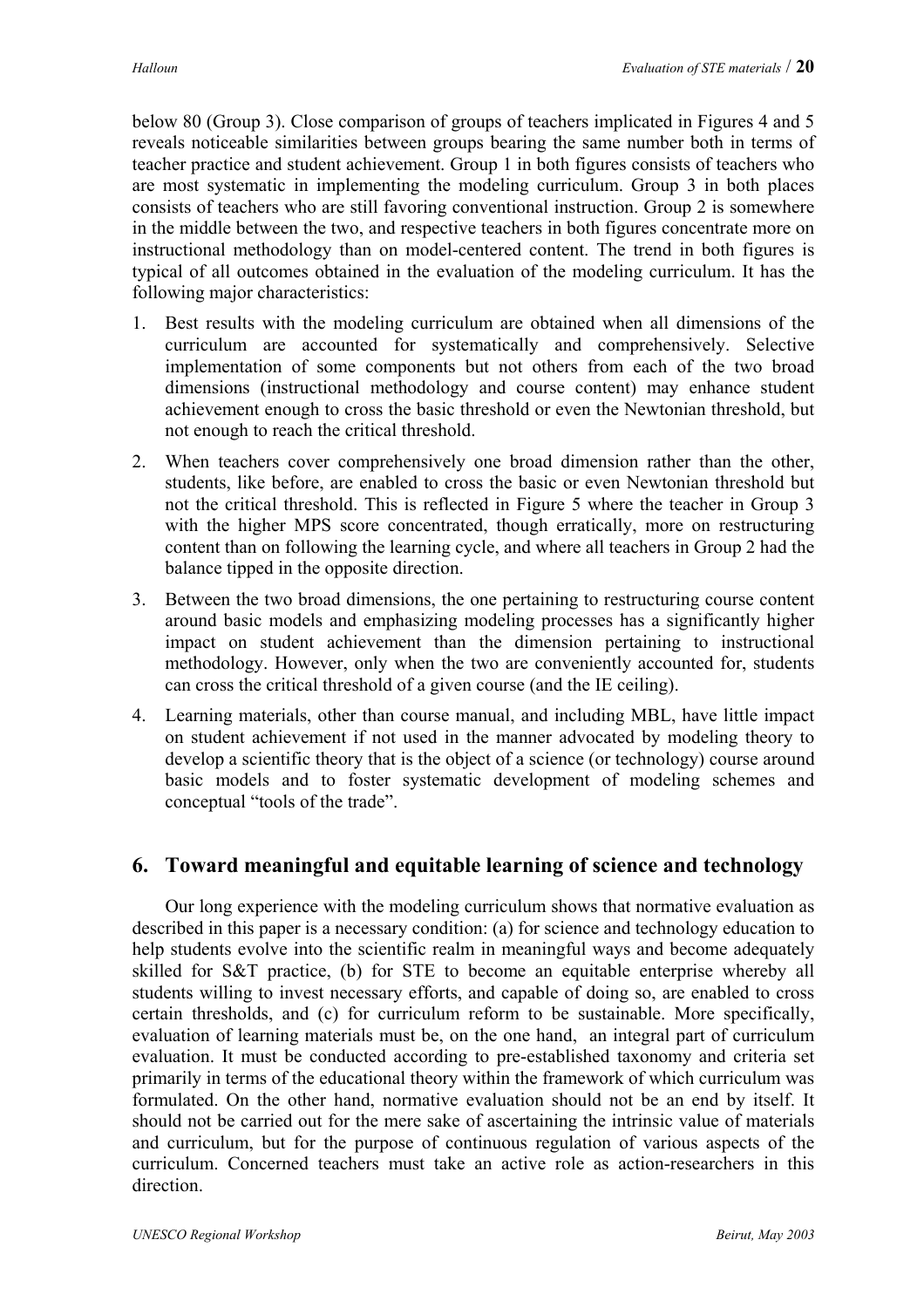S&T learning materials cannot be developed and subsequently evaluated independently of other curriculum components. These include educational tenets, program of instruction (content and structure), learning and teaching strategies, and assessment modes and means. Effectiveness of learning materials is not an intrinsic factor that depends only on the nature of such materials. It especially depends on the way materials are being used in the learning process. Subsequently, it is indispensable that learning materials be evaluated in terms of their effectiveness on student achievement, and this in relation to instructional methodology and student learning styles inside and outside the classroom. This is how we proceeded with the modeling curriculum, as described in part in the previous section.

For the evaluation exercise to be effective, especially in the direction of continuous curriculum regulation, concerned teachers must get involved in systematic action research intended to get their practice increasingly more equitable and student understanding (and skills) more and more meaningful. Unless teachers act as such after they get adequately trained and motivated, curriculum and materials would fail to meet their ends no matter how well they may be originally articulated. This brings us to a critical issue, teacher training and motivation.

Everytime some novelty is introduced in a curriculum, be it materials or else, teachers must be adequately trained so they know how to appropriately adjust their practice. This is true for both pre-service and in-service teachers. It is especially true for the latter, no matter how long an experience they might have. In fact, teaching experience, especially when of conventional type, may be a detriment in the process. Teachers who get used to specific method and materials often develop some inertia and even close-mindedness that prevent them from being capable or even open to adjust to certain novelties on their own. This was in fact the case with Groups 3 in Figures 4 and 5. Our experience suggests that the shift of in-service teachers from conventional to IE or modeling instruction requires long training and particular incentives. Contrary to what some policymakers and educational administrators around the world, and especially the Arab world, actually believe and push for on the ground, innovations in S&T curricula cannot be shoved to inservice teachers in a few days or even weeks of training (if any!).

Such innovations, especially when in line with modern educational theory like modeling theory, require that teachers spend at least one full academic year of special training, followed by years of monitoring and support on the ground. In parallel, teachers need to be offered particular incentives, including but not limited to reduction of contact hours at school and special fringe benefits. Support must be provided, almost on a daily basis in the early implementation of new materials, locally and/or remotely through appropriate support systems and programs. These systems and programs are typically run by educational experts, including master teachers (i.e., teachers who have developed some experience with promoted materials), university professors, material developers and publishers, who are capable of providing timely and effective feedback to all sorts of inquiry put forth by teachers and administrators on the ground. In this respect, particular partnerships between local universities and schools are especially helpful. The object of such partnerships goes beyond formal training of in-service teachers, which must be reserved to universities and teacher training institutions. It extends to all nuts and bolts of a curriculum, and especially to action-research that is better carried out by teams of school teachers and university professors. Teachers bring in their classroom experience and daily concerns, and professors contribute their expertise in educational theory, scientific theory, modern technology, statistical analysis and various aspects of educational research.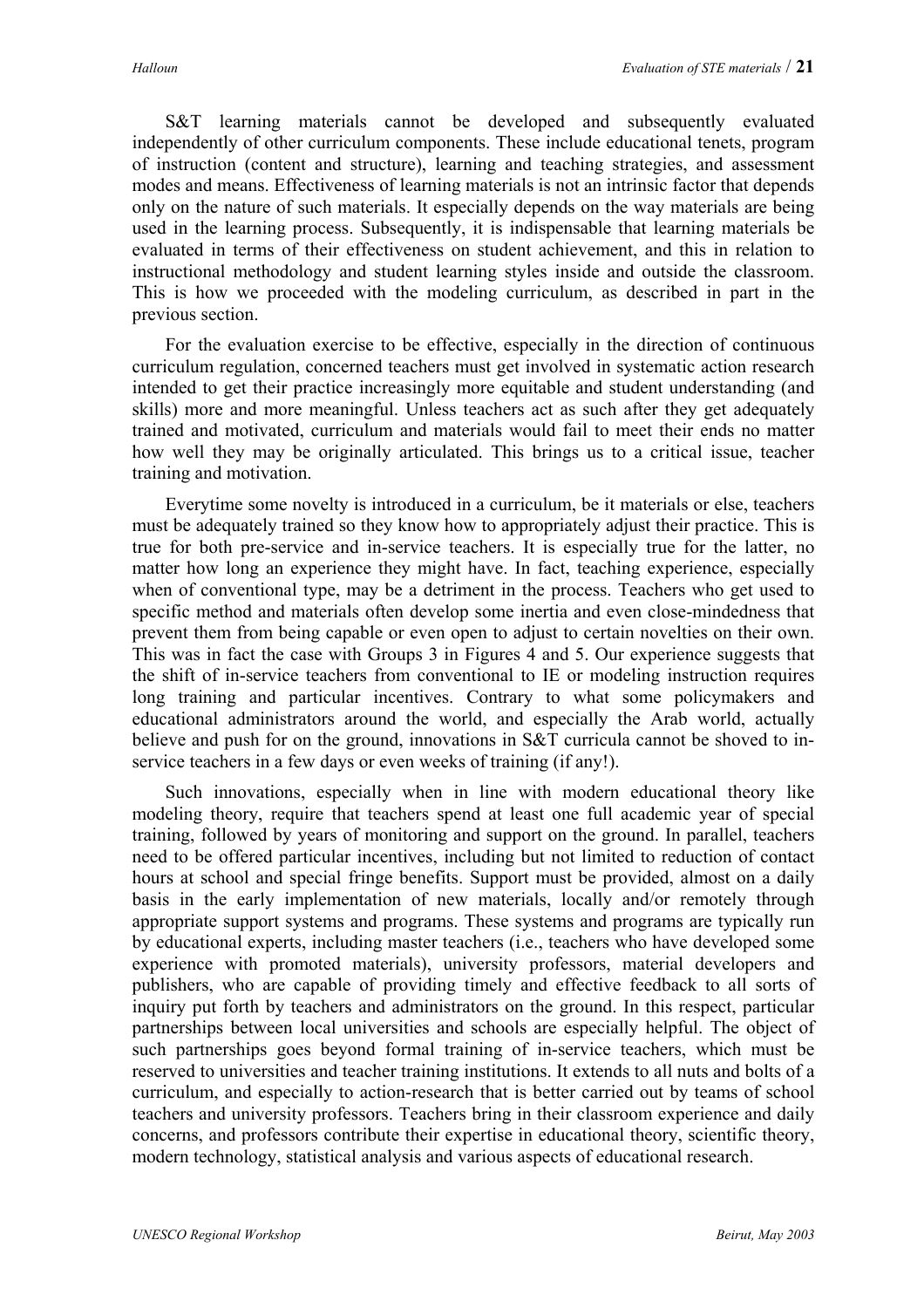All in all, normative evaluation for curriculum regulation is a tedious process that requires understanding and commitment on behalf of many actors, including, but not restricted to, policymakers, administrators, curriculum developers, publishers, teachers, and, of course, students. Long-term training and support systems and programs need to be instituted in partnership with local universities and teacher training institutions. Learning materials need to be developed and evaluated in concert with concerned teachers and primary actors in support systems, and this within the framework of an appropriate educational theory that helps setting ahead of time explicit criteria of success and failure, criteria that account to certain extents to the SWOT rule on the ground. Failure to account to any of the aforementioned would condemn new materials and curriculum no matter how well they may be originally formulated and intended.